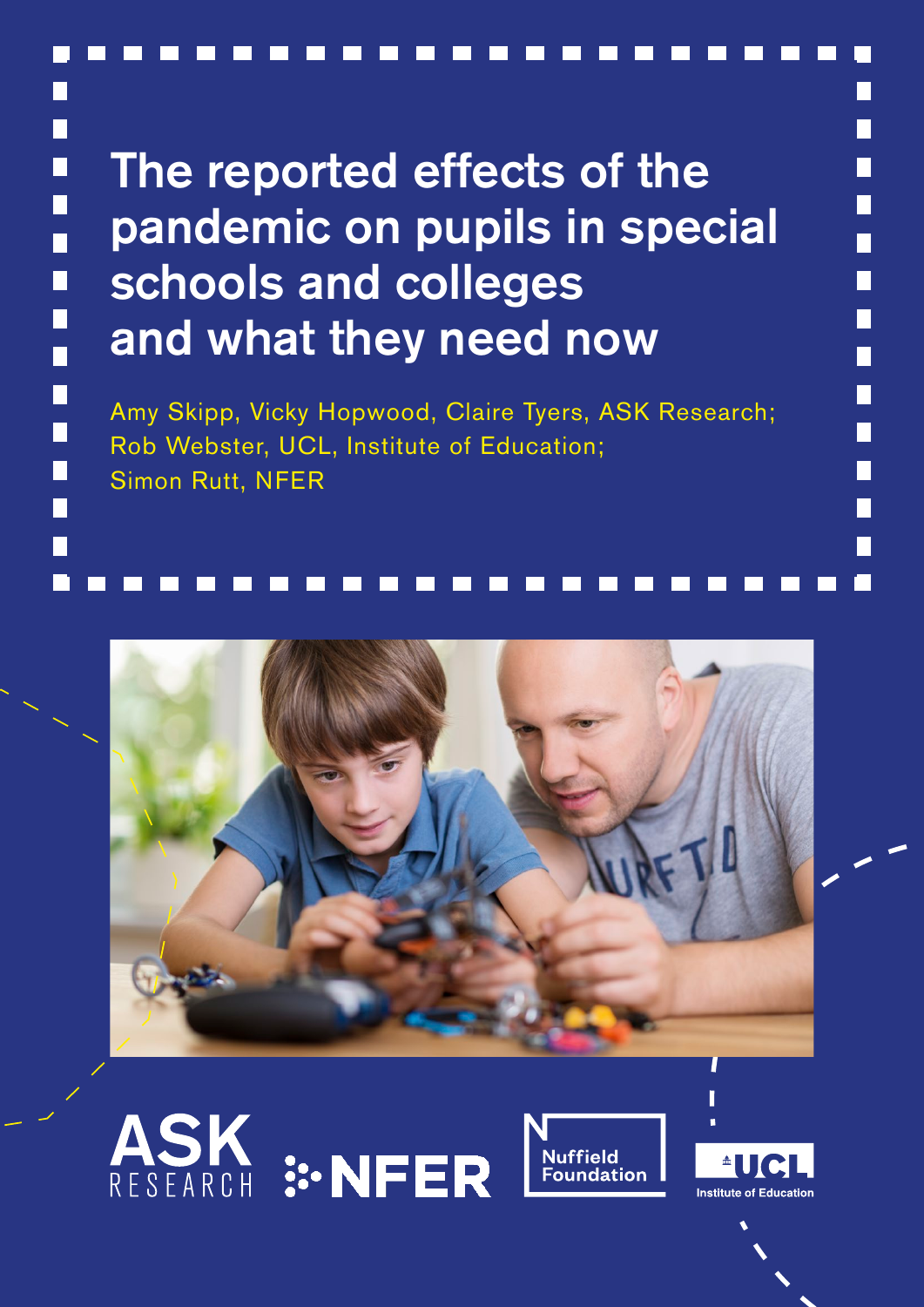

## **About ASK Research**

ASK Research is an independent research organisation who specialise in high quality, informed research aiming to influence policy and advise service provision, especially around issues concerning groups who face social disadvantage. The authors of this report each have over 20 years' experience of research into special educational needs for government and other organisations.

[www.askresearch.org.uk](http://www.askresearch.org.uk) [@AmySRes](https://twitter.com/AmySRes)

## **About NFER**

Established 75 years ago, the National Foundation for Educational Research (NFER) is the leading independent provider of education research. Their unique position and approach delivers evidence-based insights designed to enable education policy makers and practitioners to take action to improve outcomes for children and young people. As a not-for profit organisation, they re-invest any surplus funds into self-funded research and development to further contribute to the science and knowledge of education research.

[www.nfer.ac.uk](https://www.nfer.ac.uk) [@TheNFER](https://twitter.com/TheNFER)

## **About the Nuffield Foundation**

The Nuffield Foundation is an independent charitable trust with a mission to advance educational opportunity and social well-being. It funds research that informs social policy, primarily in Education, Welfare and Justice. It also provides opportunities for young people to develop skills and confidence in science and research. The Nuffield Foundation is the founder and co-founder of the Nuffield Council on Biothetics, the Nuffield Family Justice Observatory and the Ada Lovelace Institute. The Foundation has funded this project, but the views expressed are those of the authors and not necessarily the Foundation

[www.nuffieldfoundation.org](https://www.nuffieldfoundation.org) [@NuffieldFound](https://twitter.com/NuffieldFound)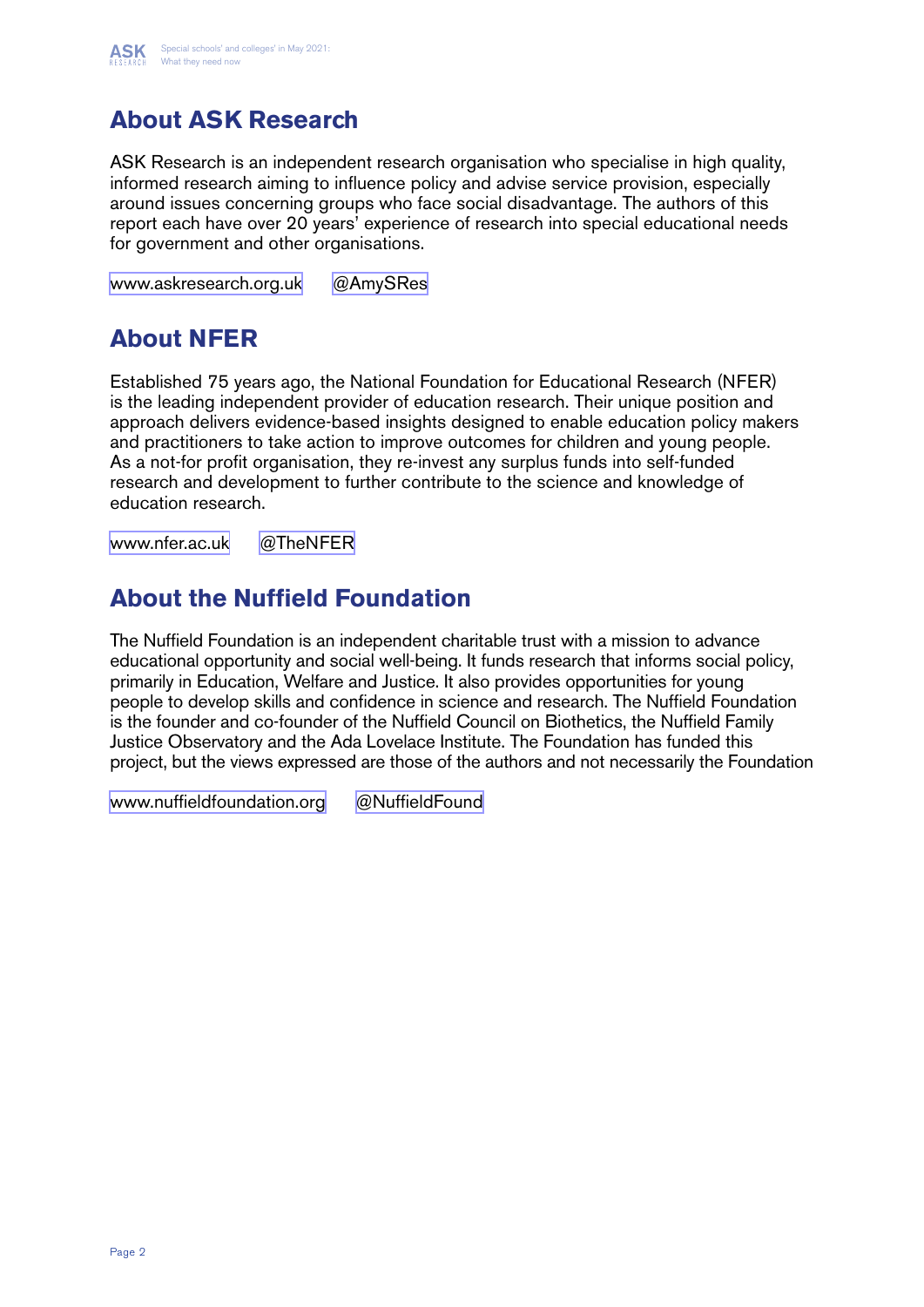## **Executive Summary**

Our first publication from this project<sup>1</sup>, funded by the Nuffield Foundation, reported on the nature of the issues faced by special schools and colleges in England during the pandemic in terms of offering in-school places and remote support. Around half a million pupils have Education, Health and Care Plans<sup>2</sup> [EHCPs] to address their special educational needs and disabilities [SEND], with around half of them educated in special settings. All pupils in special schools and colleges have EHCPs.

This second publication sets out the effects of this period and what needs to happen next to support pupils at special schools and colleges, their families, and the staff who support them. It is based on a representative survey of 190 special education providers in England, depth interviews with senior leaders from 40 of those settings and depth interviews with the parents/carers of 40 pupils who attend them.

Our findings show that:

#### A Pupils in special settings experienced greater learning losses than pupils in mainstream settings due to the pandemic

Headteachers estimated that pupils in special schools and colleges were on average around 4 months behind where they would have been with their literacy and numeracy, had it not been for the disruption related to the pandemic. This level of academic loss is greater than has been reported for pupils in mainstream settings.

Around a third believed that their pupils were, on average, at least 6 months behind where they would expect them to be academically. Reported levels of academic loss were greater in settings with higher numbers of pupils eligible for Free School Meals (FSM).

### B Pupils with EHCPs have experienced further developmental losses

Headteachers estimated that pupils in special schools and colleges were, on average, around 4 months behind where they should have been with their social and communication skills; and their independence and life skills. They also reported pupils being around 4.5 months behind with their behaviour and self-regulation and 5 months in their emotional wellbeing and mental health.

Pupils with physical issues were considered to be around 6 months behind in their physical development.

Again these levels were all greater in settings with more disadvantaged pupils.

### C Legally required Health and Care input has been severely disrupted

It is a legal requirement that pupils with EHCPs receive health, therapy, and care input, but their access to this has been severely reduced during the pandemic. In May 2021, Headteachers reported that around a third of pupils attending school were still not receiving their full health and therapeutic input (34%) or their social care support (37%). Of those not attending school, almost nine out of ten (87%) pupils were not receiving their full health or therapy support and eight out of ten (78%) were not receiving their full care package. The latest DfE data shows that in September 2021 around 18% of pupils were

<sup>1</sup> Special education during lockdown: providers' and parents' experiences [https://www.nuffieldfoundation.org/project/](https://www.nuffieldfoundation.org/project/covid-19-mitigation-education-provision-and-special-schoo) [covid-19-mitigation-education-provision-and-special-schools](https://www.nuffieldfoundation.org/project/covid-19-mitigation-education-provision-and-special-schoo)

<sup>2</sup> An EHCP is for children and young people aged up to 25 who need more support than is available through special educational needs support. EHCPs identify educational, health and social needs and set out the additional support to meet those needs.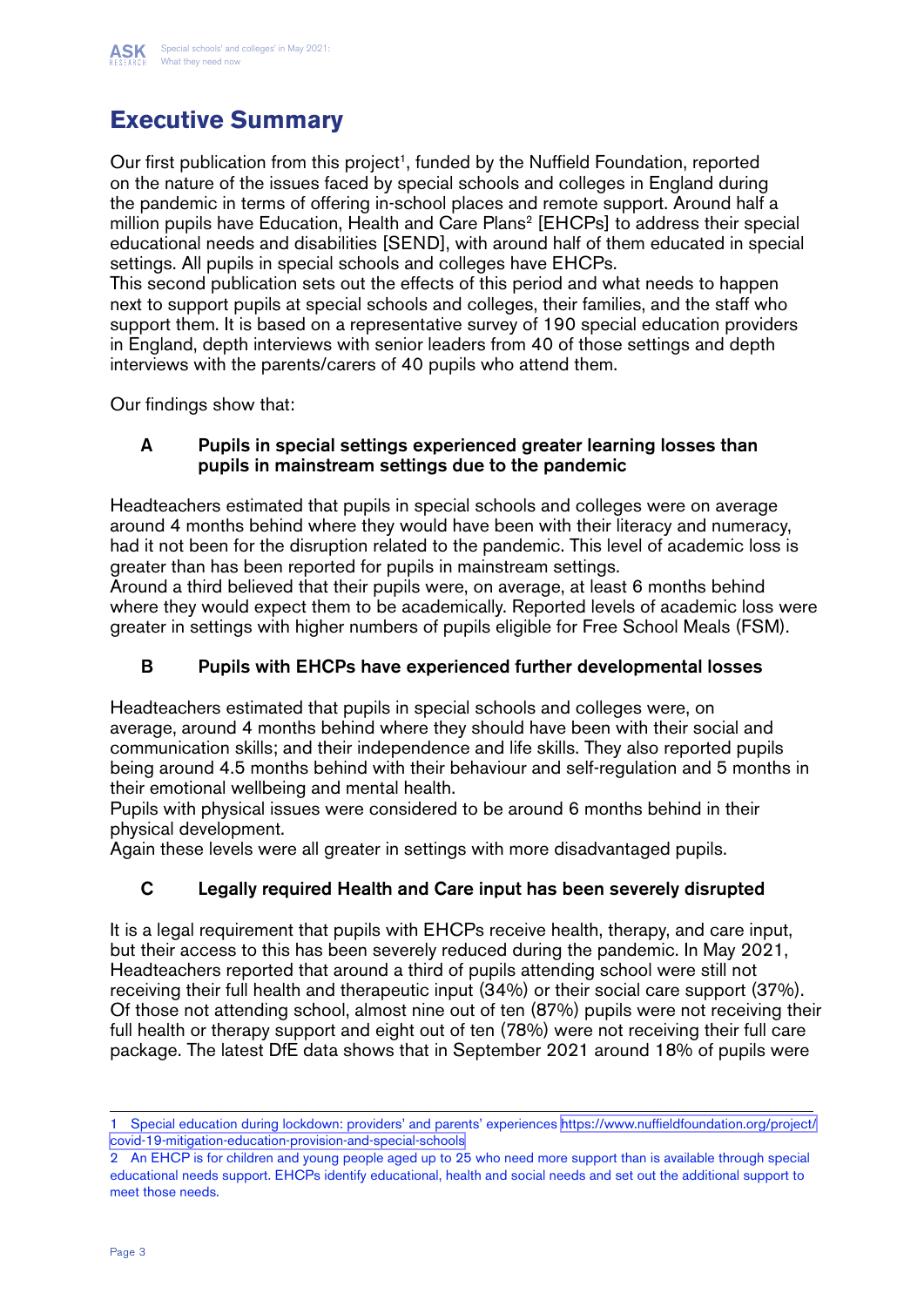

not attending their State special school<sup>3</sup>.

Special settings had to restrict what they can offer pupils as they, as with wider society, were operating under safety restrictions. This has also meant pupils not accessing the full support or enrichment activities vital to their development, wellbeing and independence.

#### D The wellbeing of families and staff has been negatively impacted

Parents described disruption to services throughout the pandemic, including the loss of support and restrictions on family activities. In addition, there have been serious effects on the wellbeing of parents due to having their children at home for extended periods. As a result, parents felt in need of more support and Headteachers agreed nine in ten Headteachers surveyed (89%) believed that parents' support needs had increased compared to before the pandemic. Parents also reported negative effects on their employment and income, the wellbeing of their other children, and the state of their relationship with partners.

The impacts are not constrained to families. Staff in special settings reported trying to support families more, given the multiple difficulties families were facing and lack of other services. These staff had also found this period a time of unprecedented challenge, during which they had faced increased pressure. Not only were they trying to get as many pupils as possible into school or college, but they were also simultaneously supporting families and providing remote support whilst plugging the gaps left by other service providers, dealing with increased behavioural issues, and experiencing anxieties over their own and pupils' safety. Staff often reported feeling unsupported by local and national government and 'forgotten', leading them to make uncomfortable decisions alone. Significant numbers of Headteachers reported that they and their staff were leaving the sector or seriously considering whether to continue in their jobs.

#### E Proposed recovery support does not meet the needs of pupils with SEND

Leaders of special schools and colleges thought recovery support was needed that addressed the wider losses pupils with SEND have suffered, especially the increasing mental health needs that were having a knock-on effect on pupils' behaviours, ability to engage in learning and enjoy a happy home life.

Existing support in the Educational Recovery Plan was not felt to be appropriate for the types of needs pupils in special settings have, the issues they need more help with, or the effects on their wider support networks. Fewer than 1 in 10 Heads (8%) had applied for or would consider applying for, funding from the National Tutoring Programme which was set up to address learning loss. Interviews revealed that this is because they believed their pupils will not benefit from academic input from a tutor not known to them and who is not experienced in supporting pupils at special schools and colleges. Heads and parents both felt that recovery support needed to be extended to not only reinstate full health and care services but also to provide additional support to make up for the over 12 months' input many pupils have lost to prevent further damage being done.

In addition, funding was not equitably available, with eligibility dependent on setting type (independent providers, who make up around 40% of all special settings are very different from mainstream independent provision, and are ineligible to claim) and the age of pupils catered for and the measures of need were considered too narrow (i.e. FSM

<sup>3</sup> Attendance in education and early years settings during the coronavirus outbreak [https://explore-education](https://explore-education-statistics.service.gov.uk/find-statistics/attendance-in-education-and-earl)[statistics.service.gov.uk/find-statistics/attendance-in-education-and-early-years-settings-during-the-coronavirus-covid-](https://explore-education-statistics.service.gov.uk/find-statistics/attendance-in-education-and-earl)[19-outbreak](https://explore-education-statistics.service.gov.uk/find-statistics/attendance-in-education-and-earl)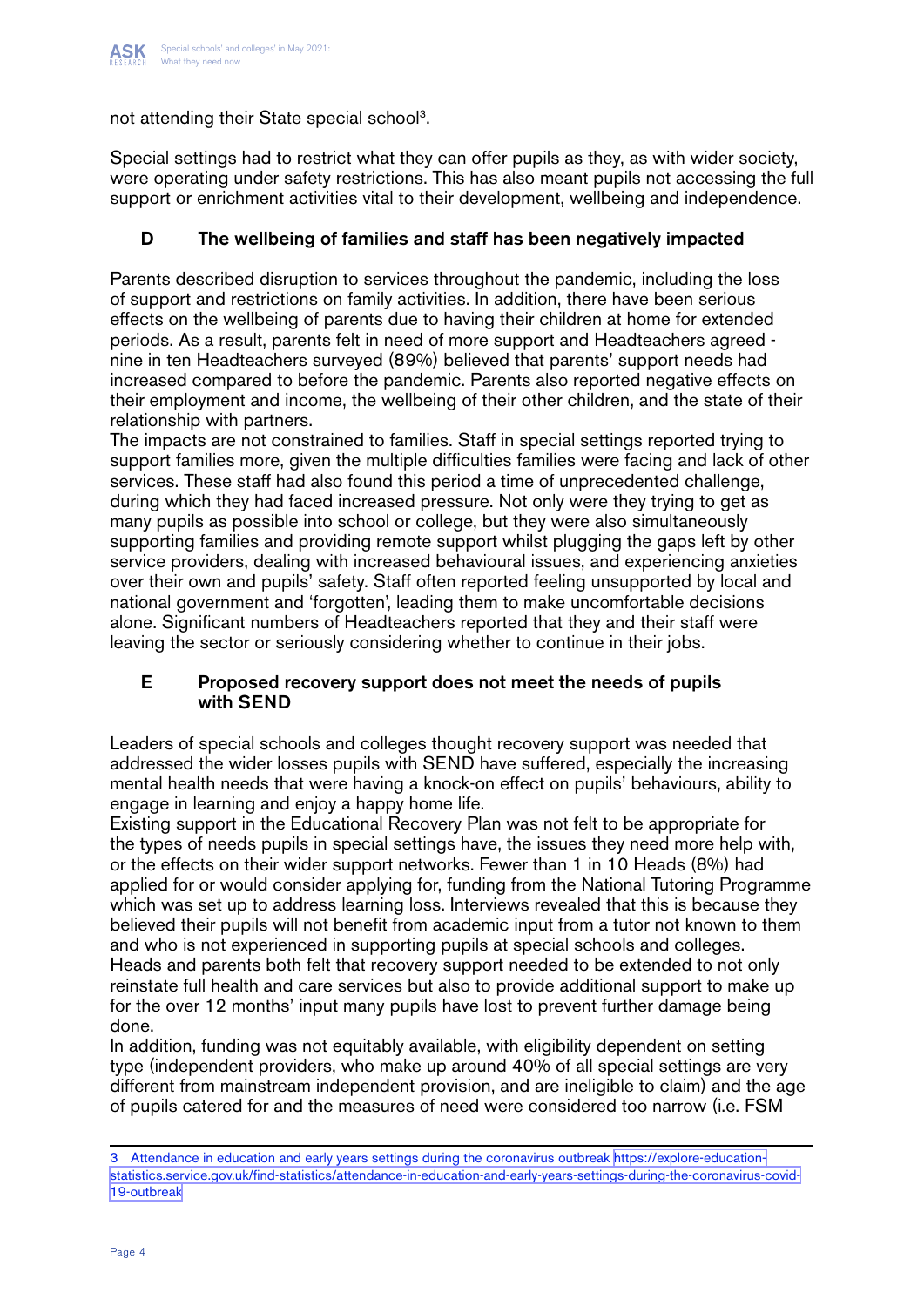

eligibility). Headteachers would prefer funding be passed directly to them rather than made available through mechanisms that do not suit the needs of special settings such as the National Tutoring Programme.

#### Conclusions and recommendations

Even before the pandemic there was widespread agreement that funding in the SEND sector was inadequate and wide variability of provision existed in terms of both access and quality<sup>4</sup>. In addition, the Education Select Committee, in its 2019 review of SEND, reported that *"The distance between young people [with SEND]'s lived experience, their families' struggles and Ministers' desks is just too far."*5 Our report illustrates that the pandemic has more negatively impacted pupils with SEND, highlighting their needs, and this distance, even more acutely.

This paper sets out why pupils with SEND should now be a priority for the new team at DfE. As the Chancellor sets out his Spending Review, including the new Health and Care levy, the actions listed below will help pupils, their families and those who work with them to not only fully recover but thrive.

#### We recommend:

- 1 The Educational Recovery Fund should be made appropriate to support the needs of pupils with SEND.
- 2 There should be greater funding for the Health and Care needs of pupils with SEND.
- 3 Support should also be provided for their families, particularly in relation to their mental health, as well as for staff in special settings, if they are to be encouraged to remain in the sector.
- 4 The SEND review, announced in September  $2019^6$ , must be published.

These steps are all vital if the Government is truly committed to not only building back better but also levelling up and making a stronger, more cohesive society post-pandemic.

4 National Audit Office (2019) Department for Education Support for pupils with special educational needs and disabilities in England. [https://www.nao.org.uk/wp-content/uploads/2019/09/Support-for-pupils-with-special](https://www.nao.org.uk/wp-content/uploads/2019/09/Support-for-pupils-with-special-education-needs.pd)[education-needs.pdf](https://www.nao.org.uk/wp-content/uploads/2019/09/Support-for-pupils-with-special-education-needs.pd)

5 House of Commons Education Committee (2019) Special educational needs and disabilities: First report of session 2019. <https://publications.parliament.uk/pa/cm201919/cmselect/cmeduc/20/20.pdf>

<sup>6</sup> [https://www.gov.uk/government/news/major-review-into-support-for-children-with-special-educational-needs](https://www.gov.uk/government/news/major-review-into-support-for-children-with-special-educational-n)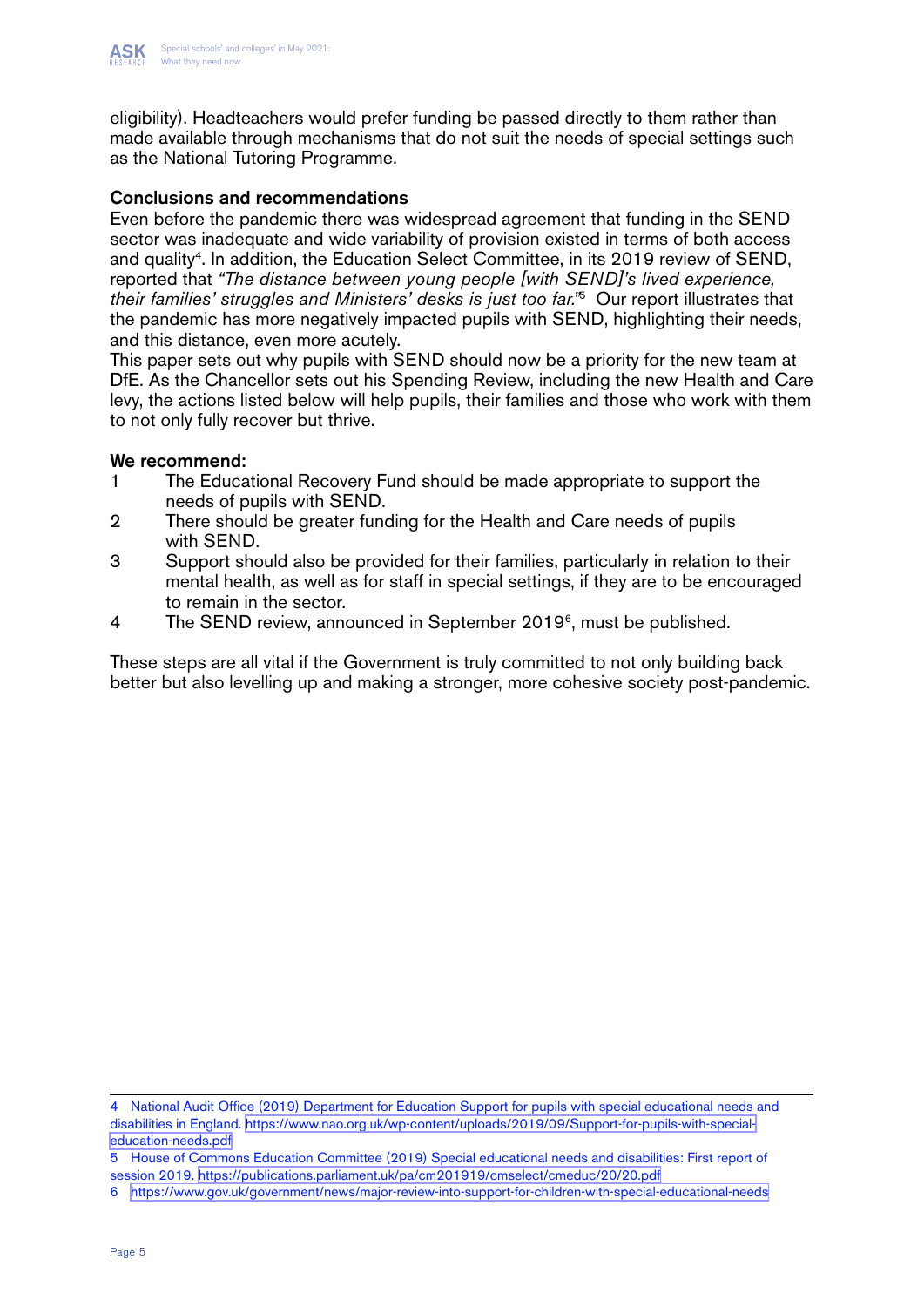

## **Introduction**

The Nuffield Foundation funded ASK Research with NFER to carry out this study on the effect of the Covid-19 pandemic on pupils' return to their special schools and colleges since Autumn 2020. The study was conducted in April-June 2021. It involved:

- A survey of a representative sample of 190 Headteachers from special schools and colleges in England<sup>7</sup>. The results were weighted to be representative of the sector.<sup>8</sup>
- Depth interviews with 40 specialist Headteachers
- Depth interviews with 40 families of children and young people who attend specialist settings.

There are just under half a million pupils in England with an Education, Health and Care plan (EHCP)<sup>9</sup>. Around half of these (over 200,000) are educated in specialist settings<sup>10</sup>. These pupils have a diverse range of special educational needs and disabilities (SEND), from Dyslexia or hearing impairment, through Autistic Spectrum Condition and moderate to profound and complex needs, which may mean the pupils are non-verbal and/or nonmobile, medically vulnerable, with challenging behaviours and, in some cases, life-limiting conditions.

We have previously reported how special schools and colleges managed during the first national lockdown, the issues they faced and families' experiences<sup>11</sup>.

This paper focuses on the effects of the disruption throughout the pandemic (including a further restriction of education provision between January to February 2021) and identifies what the special education sector, pupils and families need to help them recover. It covers:

- effects on academic progress
- effects on wider developmental progress
- provision of health and care support
- emotional wellbeing
- ongoing support needs.

<sup>7</sup> This represents an 11% response rate, from the sample of 1,773 specialist providers in England. To ensure conclusions can be drawn about the national population of 1,773 special schools based on the 190 survey responses, we must consider the sample representative of the population. The response data was weighted based on the over or under representation of school phase and FSM quartile compared to the population. The range of weightings was between 0.61 and 2.52.

<sup>8</sup> In terms of FSM eligibility and type of provider.

<sup>9</sup> Department for Education (2021) Education, health and care plans, 2021 [https://explore-education-statistics.](https://explore-education-statistics.service.gov.uk/find-statistics/education-health-and-care-plans) [service.gov.uk/find-statistics/education-health-and-care-plans](https://explore-education-statistics.service.gov.uk/find-statistics/education-health-and-care-plans)

<sup>10</sup> Department for Education (2019) Special Educational Needs in England 2019. [https://assets.publishing.service.](https://assets.publishing.service.gov.uk/government/uploads/system/uploads/attachment_data/file/8142) [gov.uk/government/uploads/system/uploads/attachment\\_data/file/814244/SEN\\_2019\\_Text.docx.pdf](https://assets.publishing.service.gov.uk/government/uploads/system/uploads/attachment_data/file/8142)

<sup>11</sup> Skipp, Hopwood, Webster (2020) Special education in lockdown: [https://www.nuffieldfoundation.org/wp-content/](https://www.nuffieldfoundation.org/wp-content/uploads/2021/02/FULL_Spec_Lockdown_Rpt_ASK-Research.pd) [uploads/2021/02/FULL\\_Spec\\_Lockdown\\_Rpt\\_ASK-Research.pdf](https://www.nuffieldfoundation.org/wp-content/uploads/2021/02/FULL_Spec_Lockdown_Rpt_ASK-Research.pd)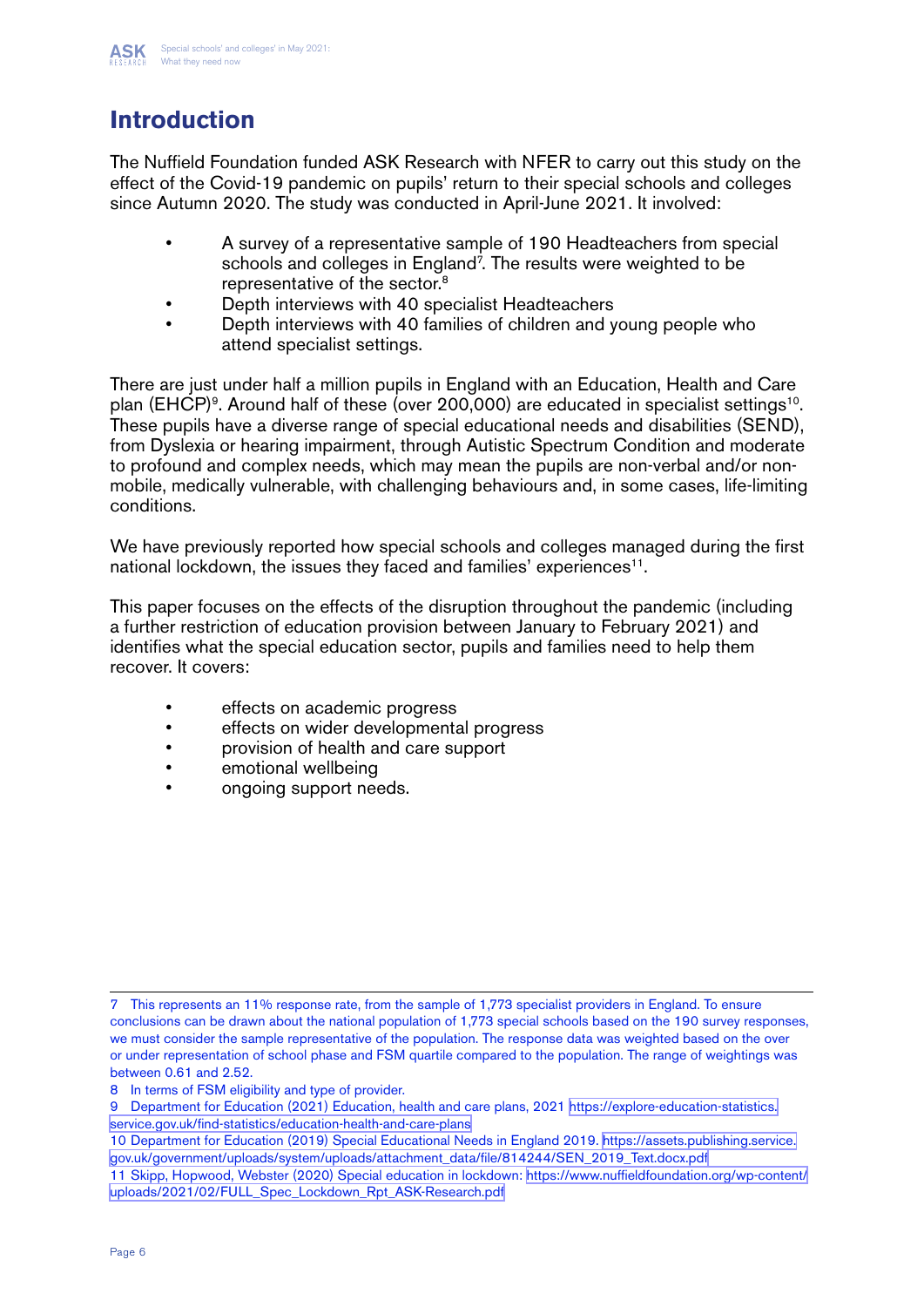

## **Technical notes**

Survey data has been examined for statistically significant differences between results for schools and colleges according to different levels of FSM eligibility (using quartiles), provider type (comparing independent schools, academy/free schools and localauthority-maintained schools) and the stage of provision offered (primary, secondary, all through or college). Only statistically significant results are reported.

This report contains illustrative case studies and quotes. The case studies represent composites developed from a range of real-life examples to protect anonymity. The quotes are taken directly from individual interviews.

To encourage provider participation, towards the end of the survey fieldwork period, the questionnaire was split into two sections, a core set of questions answered by all 190 respondents, and a second, optional, section, which was completed by a subset of providers. The report notes cases where the base size falls below the full 190.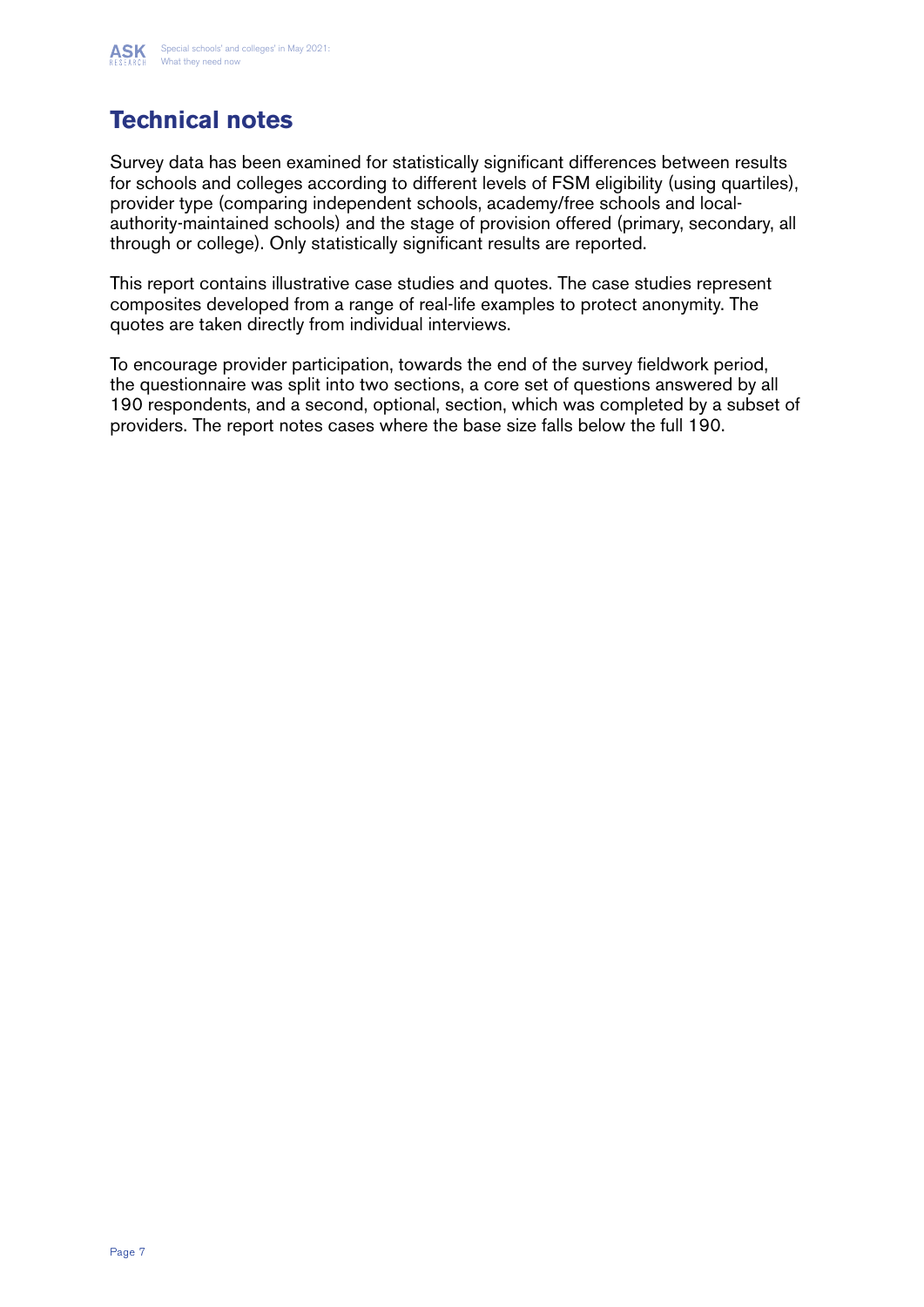

## **Findings**

School attendance and demand for places

We have previously detailed how, despite the Government stating that all pupils with an EHCP were allowed to attend their setting during lockdowns<sup>12</sup>, it was not feasible for special settings to offer places to 100 per cent of their pupils (due to staffing issues, available space for social distancing and the needs and behaviours of pupils). In addition, not all families wanted their child to attend, or there were other barriers (such as lack of transport provision) that prevented this.

From our survey Headteachers reported that during the lockdown of Winter 2021 (Jan- Feb):

- 4% of their pupils were deemed Clinically Extremely Vulnerable<sup>13</sup>.
- An average of 64% of pupils got some time in their setting. By the end of the lockdown, 46% had been given a full-time place and 17%14 a part-time place<sup>15</sup>.
- 36% of pupils did not attend their setting at all.
- 28% of providers said demand for places was greater than they could provide<sup>16</sup>. Settings with the highest proportion of disadvantaged pupils had the lowest demand for places<sup>17</sup>.
- Headteachers reported that where places were available to pupils, but they did not attend, this was mainly due to households who were shielding or had concerns about medical vulnerability, about the safety of sending pupils into school or college or felt that other pupils needed the place more than them.
- The vast majority of settings were able to fully open and offer all of their places after this lockdown. However, settings with the highest disadvantage had significantly lower attendance at this point than mainstream settings.

12 Department for Education (2020). Supporting vulnerable children and young people during the coronavirus (COVID-19) outbreak - actions for educational providers and other partners. [https://www.gov. uk/government/](https://www.gov. uk/government/publications/coronavirus-covid-19-guidance-on-vulnerable-children-and) [publications/coronavirus-covid-19-guidance-on-vulnerable-children-and-young-people/coronavirus-cov- id-19](https://www.gov. uk/government/publications/coronavirus-covid-19-guidance-on-vulnerable-children-and) [guidance-on-vulnerable-children-and-young-people](https://www.gov. uk/government/publications/coronavirus-covid-19-guidance-on-vulnerable-children-and)

17 18% of providers in the quartile with the highest levels of FSM eligibility had experienced demand for places which was greater than they could offer, compared to 33% of other providers (based on 130 respondents).

<sup>13</sup> Prior to September 2021 pupils considered Clinically Extremely Vulnerable were advised to shield and not to attend their educational setting during national lockdowns. See [https://www.nhs.uk/conditions/coronavirus-covid-19/people](https://www.nhs.uk/conditions/coronavirus-covid-19/people-at-higher-risk/who-is-at-high-risk-from-co)[at-higher-risk/who-is-at-high-risk-from-coronavirus/](https://www.nhs.uk/conditions/coronavirus-covid-19/people-at-higher-risk/who-is-at-high-risk-from-co)

<sup>14</sup> Percentages may not total to 100 due to rounding.

<sup>15</sup> This result is based on 136 respondents.

<sup>16</sup> This result is based on 132 respondents.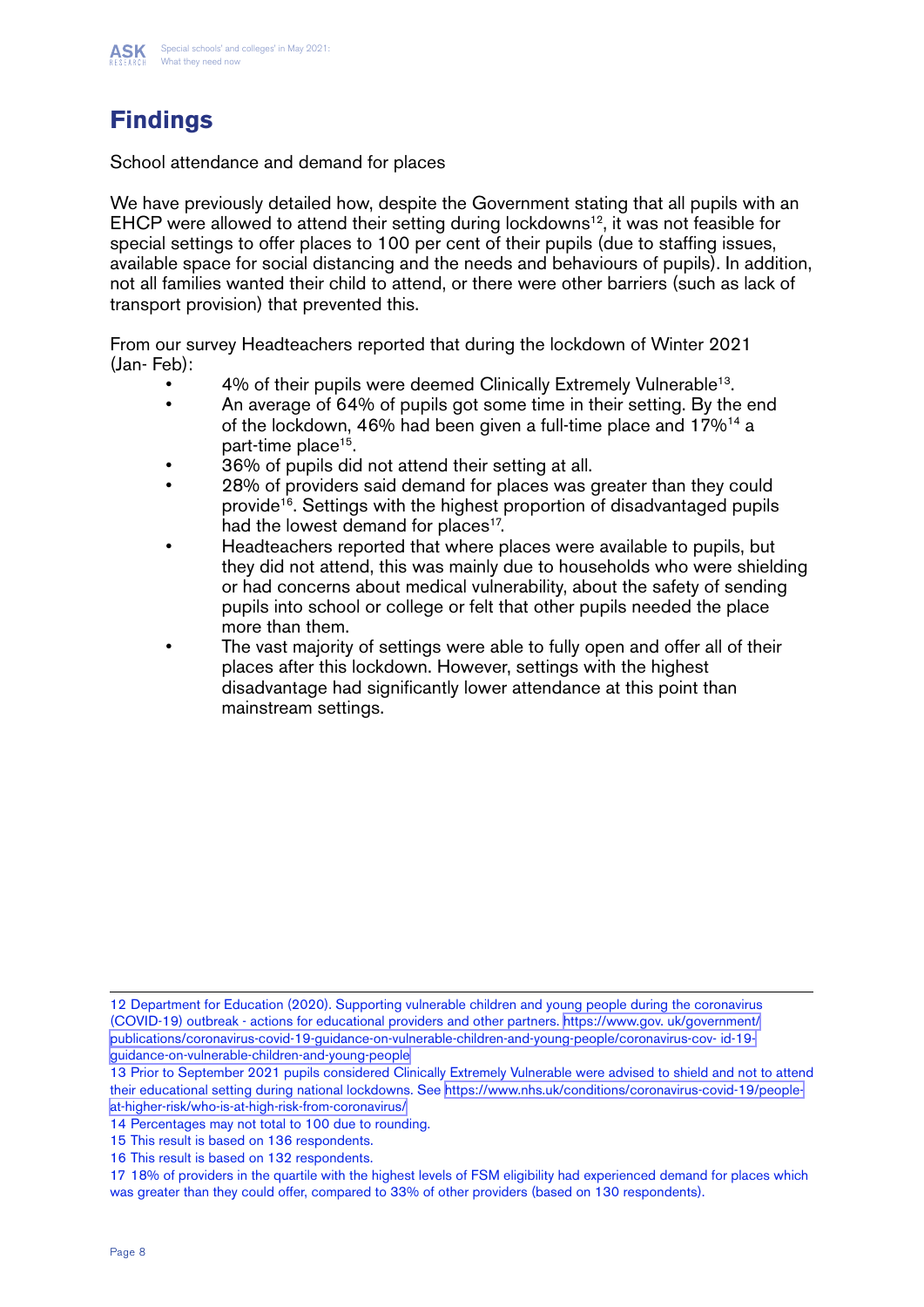

## **Effects on learning**<sup>18</sup>

In our survey at the end of the 20/21 academic year, Headteachers of special schools and colleges estimated that overall they thought pupils were around 4 months behind in their academic development<sup>19</sup> than where they would have been had it not been for the disruption caused by the pandemic. This level of loss is greater than the overall levels of learning loss previously estimated for pupils in mainstream settings (ranging from 2.5 - 3 months although methods and timings of these studies vary<sup>20</sup>).

Additionally, Headteachers reported pupils were on average 4 months behind where they would have been with their behaviours for learning (e.g. the emotional, social, and cognitive skills required to engage in learning).

However, averages do not give the whole picture (Figure 1). School survey responses show that around one in five Headteachers (between 19% and 22% depending on the area of loss) said that their pupils were on track with their academic progress. Around a third of schools (between 32% and 34% depending on the area affected) estimated that the average level of academic loss across their pupils was more than six months and a small, but important minority (between two and five per cent depending on the area of loss) estimated that their pupils were 12 months or more behind where they should have been academically.

<sup>18</sup> We acknowledge that 'months progress lost' is not an ideal development measure, particularly for pupils with SEND. However as no other research had looked at the effects in specialist provision and this is how effects have been calculated for pupils in mainstream settings we replicated it in order to contribute to the discussions around impacts on an equal basis.

<sup>19 3.8</sup> and 3.7 months behind respectively for literacy and numeracy compared to where they would have been had it not been for the pandemic.

<sup>20</sup> See studies reporting extent of academic losses for pupils in mainstream schools. E.g.: Blainey, K. and Hannay, T. (2021) The impact of school closures on spring 2021 attainment. Hodder Education. Available at: https://www.risingstars-uk.com/rs-assessment/whitepapers?utm\_source=organic&utm\_medium=sharing&utm [campaign=whitepaper\\_](https://www.risingstars-uk.com/rs-assessment/whitepapers?utm_source=organic&utm_medium=sharing&utm_c) ; Sharp, C., Nelson, J., Lucas, M., Julius, J., McCrone, T. and Sims, D. 'The challenges facing schools and pupils in September 2020'. NFER. Available at [https://www.nfer.ac.uk/media/4119/schools\\_responses\\_](https://www.nfer.ac.uk/media/4119/schools_responses_to_covid_19_the_challenges_facing_schools_and_pu) [to\\_covid\\_19\\_the\\_challenges\\_facing\\_schools\\_and\\_pupils\\_in\\_september\\_2020.pdf;](https://www.nfer.ac.uk/media/4119/schools_responses_to_covid_19_the_challenges_facing_schools_and_pu) Renaissance learning/Education Policy Institute 'Understanding progress in the 2020/21 Academic Year'. DfE. Available at [https://www.gov.uk/](https://www.gov.uk/government/publications/pupils-progress-in-the-2020-to-2021-academic-year-interim) [government/publications/pupils-progress-in-the-2020-to-2021-academic-year-interim-report](https://www.gov.uk/government/publications/pupils-progress-in-the-2020-to-2021-academic-year-interim)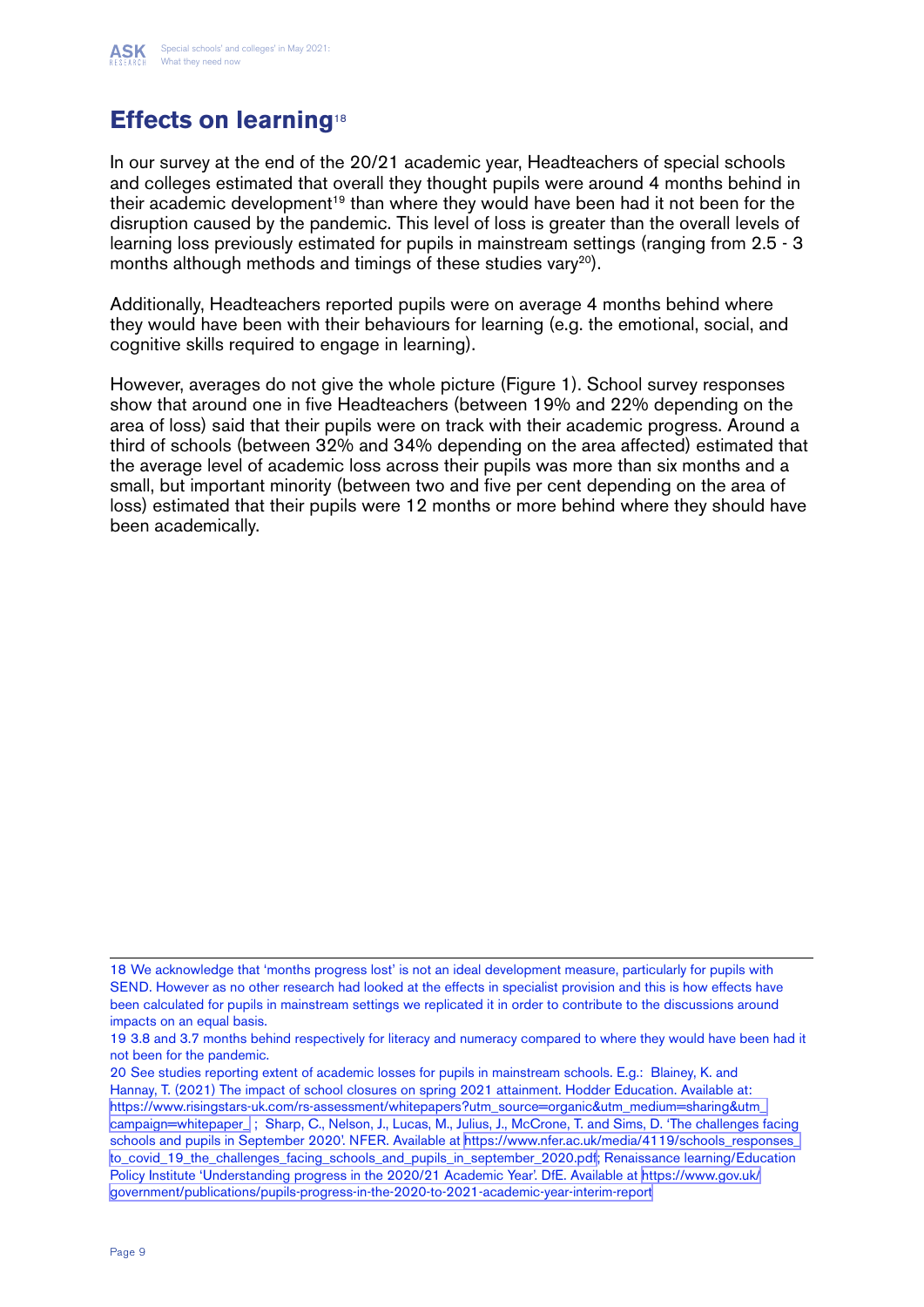

#### Figure 1: Distribution of academic losses (in months) **Figure 1: Distribution of academic losses (in months)**

Source: ASK/NFER survey of special school Headteachers, 190 respondents Source: ASK/NFER survey of special school Headteachers, 190 respondents

Headteachers from special schools and colleges with the highest proportions of pupils racing disadvantage (as measured by Free School Mear eligibility) reported<br>greater academic losses for their pupils<sup>21</sup> (Figure 2). On average these pupils were thought to be around 5 months behind where they should have been in their literacy numeracy skills and 6 months behind in their behaviours for learning. This would and numeracy skills and 6 months behind in their behaviours for learning. This would make them between 1 and 2.5 months further behind than pupils in schools with fewer disadvantaged pupils. pupils facing disadvantage (as measured by Free School Meal eligibility) reported

<sup>21</sup> Comparisons were conducted using one-way ANOVAs. All results were significant at either the one or five per cent level.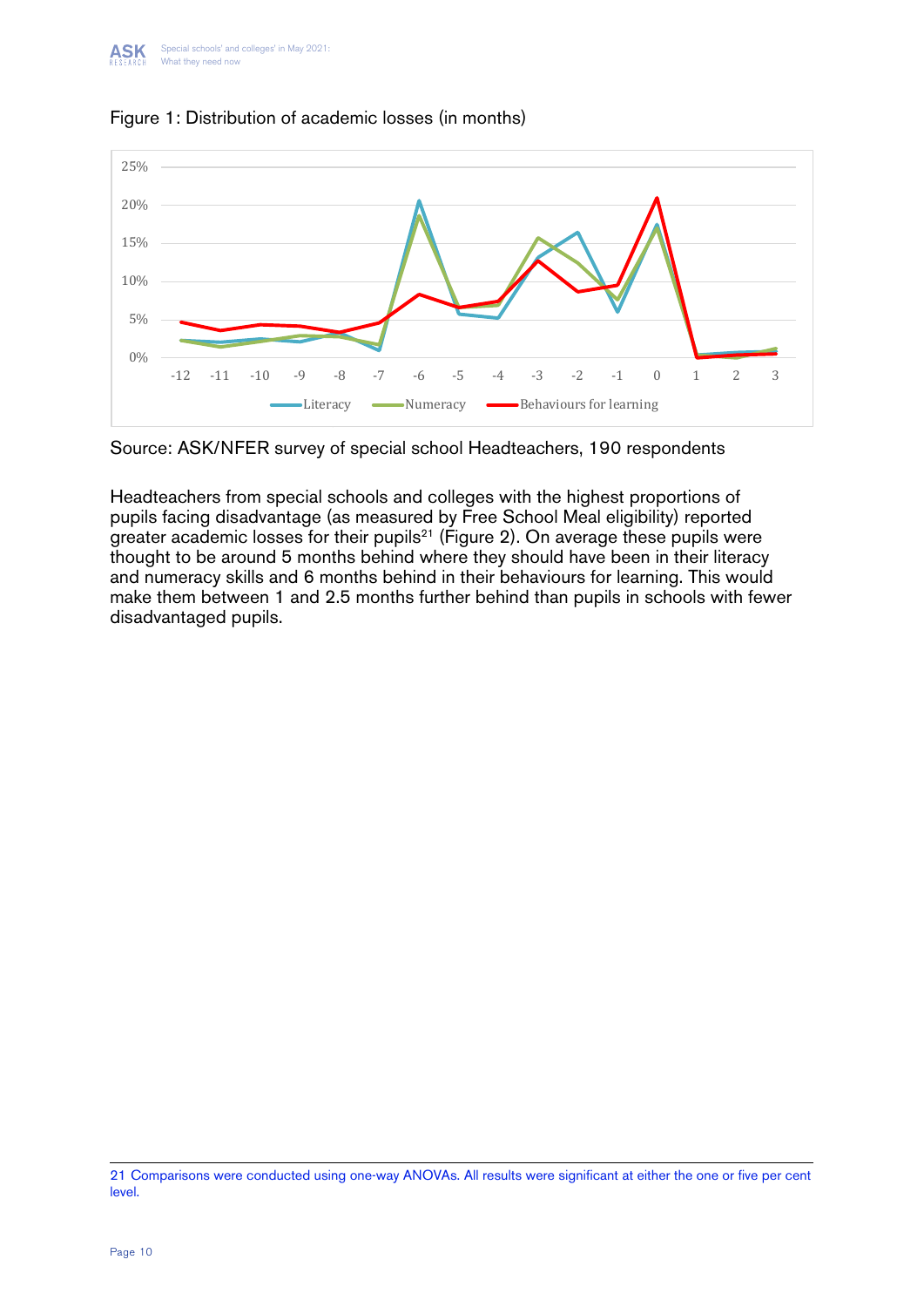



Source: ASK/NFER survey of special school Headteachers, 189 respondents (56 Source: ASK/NFER survey of special school Headteachers, 189 respondents (56 respondents were in the top quartile for FSM eligibility) respondents were in the top quartile for FSM eligibility)

## **Effects on wider development Effects on wider development**

Academic progress was only one aspect of the developmental issues experienced by Academic progress was only one aspect of the developmental issues experienced by pupils with EHCPs throughout the pandemic. Headteachers reported pupils at special pupils with EHCPs throughout the pandemic. Headteachers reported pupils at special schools and colleges as being, on average: schools and colleges as being, on average:

- and communication skills; independence, self-care and life skills; and their health and physical development. Their health and physical development. • 4 months behind where they would otherwise have been in their social
	- 4.5 months behind with their behaviour and self-regulation.
- 5 months behind with their emotional wellbeing and mental health.

Special schools and colleges often cater for pupils with particular types of needs. pupils were 6 months behind in their physical development.<sup>23</sup> Settings registered as having pupils with physical needs attending, reported that their

22 The data labels in the figures are rounded to the nearest half month.

show the same increase in losses in those areas. This may be because so many settings cater for these pupils, or 23 Settings attended by pupils with emotional and mental health issues or speech and communication issues did not because these issues are common across so many types of needs (e.g. pupils with Autistic Spectrum Disorder, which 40% of our settings include).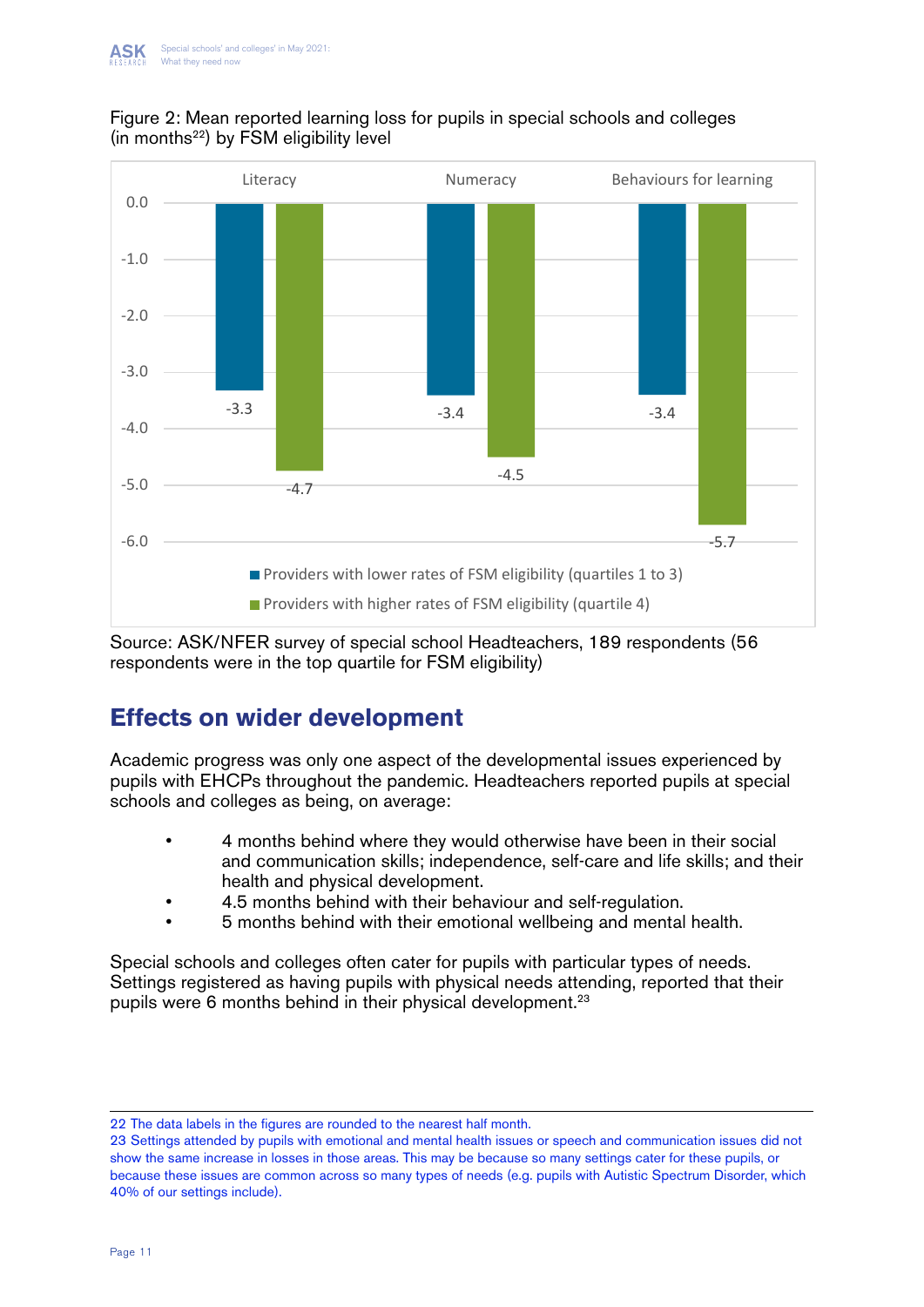

Amira is 7 and has profound and multiple learning disabilities. She is non-verbal and has mobility issues. Amira loves going in the swimming pool but has not been able to do that since March 2020. Her mum has tried to do the stretching exercises staff would normally do with her in school, but she's worried she's not doing it right. Amira would normally spend time in a standing frame when she's at school. The school offered to bring the frame home but the family live in a flat with other young children and they couldn't fit such a large piece of equipment in anywhere. It also needs two adults to support Amira in the frame so this would be difficult at home because dad is out at work every day. Amira had been able to walk from the living room to her bedroom before the pandemic. Now she cannot manage to stand.

We heard many examples of what these types of effects meant for pupils and settings.

Tommy is 15 and attends a school that specialises in supporting pupils with Emotional and Mental Health issues. When a teaching assistant went to visit him at home during the lockdown she found him on the roof of his house. He said he was up there so that he could *"shoot the baddies (meaning the virus), so they couldn't kill his family."*

Danielle is 12 and has autism. She struggles with being in school normally and mixing with her classmates. During the second lockdown, she spent most of her time locked in the bathroom doing the work she had been set. She stopped talking to her family much and started to pick at her skin until it bled.

Mrs Hughes is Headteacher of a special school that caters for pupils aged 9 to 18. She described how during lockdown they had a small group of pupils who were in full-time. They had plenty of space and adult input and the school was very quiet. Since March when all of the pupils returned there have been more cases of pupils being distraught, angry and unable to cope. *"We had very few incidents of challenging behaviour before. Staff certainly did very little intervening with pupils. But in the last few months, we have had multiple issues with children slapping, kicking, biting, hiding, refusing to engage and lashing out at others. They thrive on routine and structure and this chaos and constant changing over the last year has really affected them. We're having to strip down the curriculum to the real basics, and allowing so much more time for sensory support. We've had to set aside a classroom just for pupils to have a quiet space and to calm down so that they don't damage themselves, their friends or the staff."*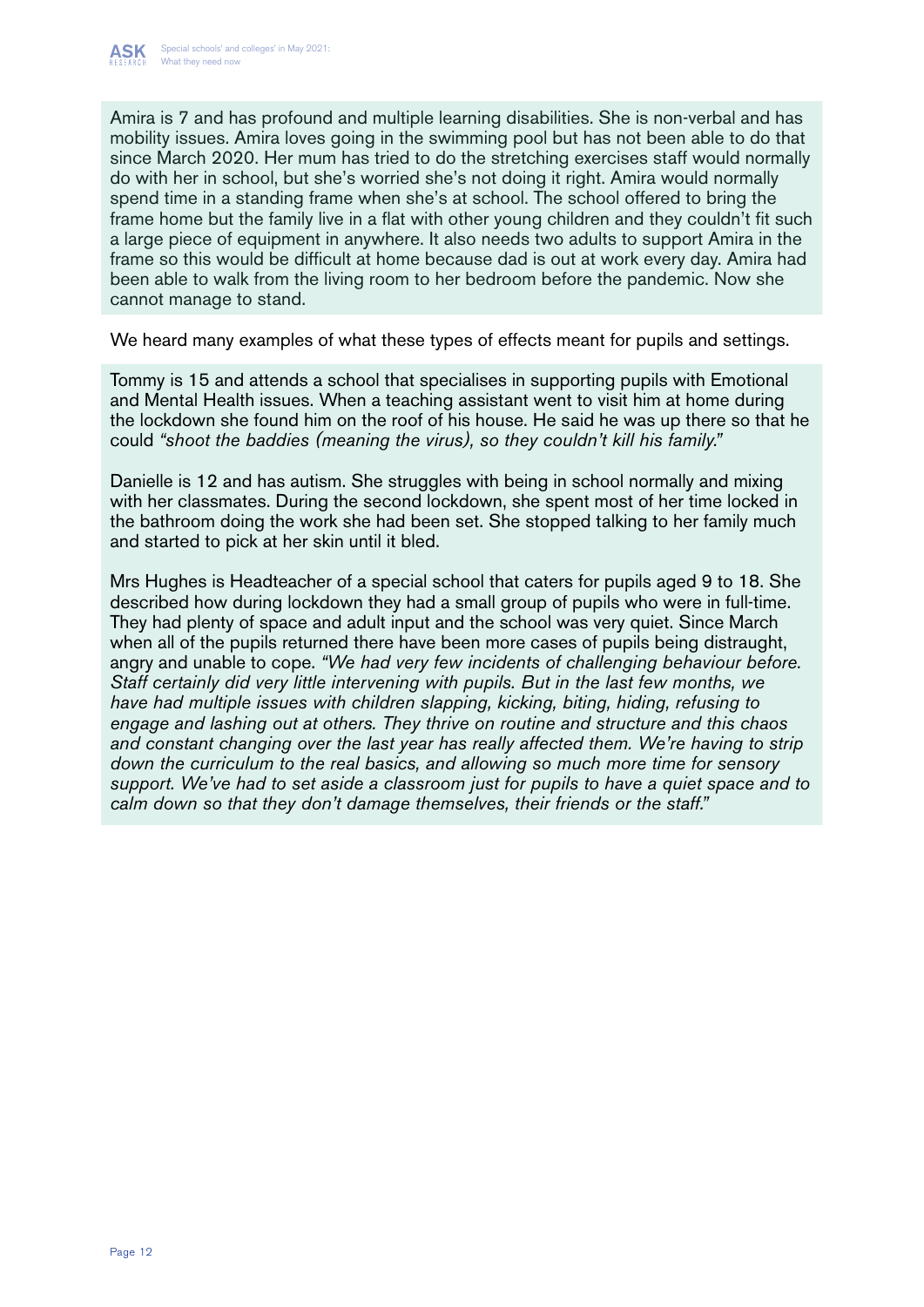As with their academic progress, pupils in settings with the highest levels of As with their academic progress, pupils in settings with the highest levels of disadvantage were reported to be an additional 1 to 2 months behind their peers in each of these areas (Figure 3).



Figure 3: Mean reported developmental losses (in months) for pupils in special schools **Figure 3: Mean reported developmental losses (in months) for pupils in special**  and colleges by FSM eligibility level **schools and colleges by FSM eligibility level**

(56 respondents in the top quartile for FSM eligibility) Source: ASK/NFER survey of special school Headteachers, 190 respondents

There was a statistically significant difference<sup>24</sup> between the losses in emotional wellbeing experienced by pupils at different stages of their education. The degree of loss<br>represented by loadars in expected with the case of the students in their estimate with students. being experienced by pupils at different stages of their education. The degree of loss at colleges reportedly having experienced significantly greater emotional and well-being losses than students in other settings (Figure 4). reported by leaders increased with the age of the students in their setting with students

<sup>24</sup> Comparisons were conducted using one-way ANOVAs. All results were significant at either the one or five per cent level.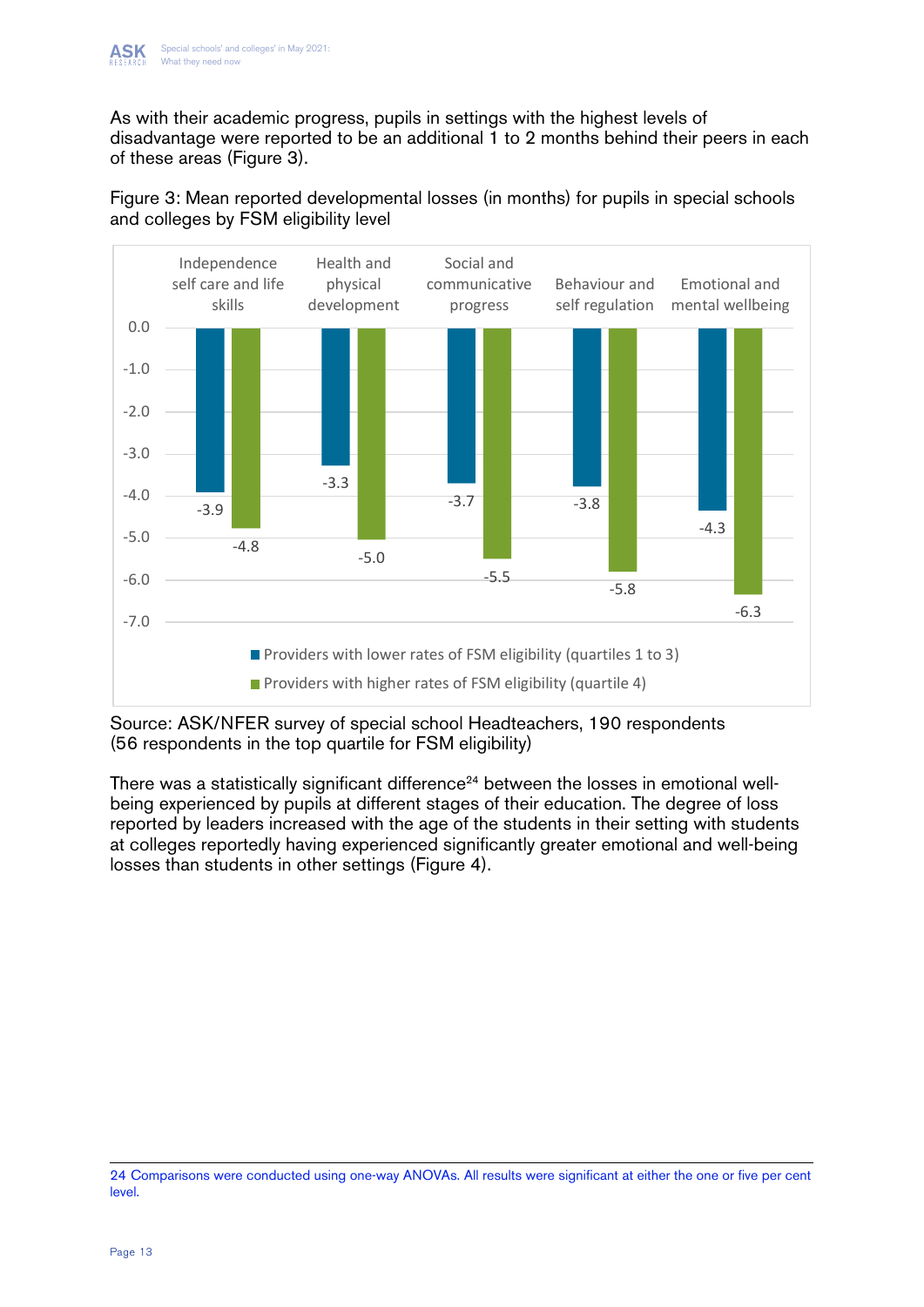



primary schools, 47 secondary schools, 107 all through providers and 14 colleges) Source: ASK/NFER survey of special school Headteachers, 190 respondents (23

schools, 47 secondary schools, 107 all through providers and 14 colleges) communication skills; independence self-care and life skills; and health and physical development. However over a third of schools (between 34% and 39%) estimated that<br>example all numitable systems layel of locates in these demoins was at least 6 months and 5% - 6% felt that the majority of their pupils were 12 months or more behind where they would have expected them to be (Figure 5). As with academic progress, further breakdown of responses shows that between 13% and 22% of schools thought that overall their pupils were on track with their social and across all pupils the average level of losses in these domains was at least 6 months and



Figure 5: Distribution of developmental losses (in months)

Source: ASK/NFER survey of special school Headteachers, 190 respondents Source: ASK/NFER survey of special school Headteachers, 190 respondents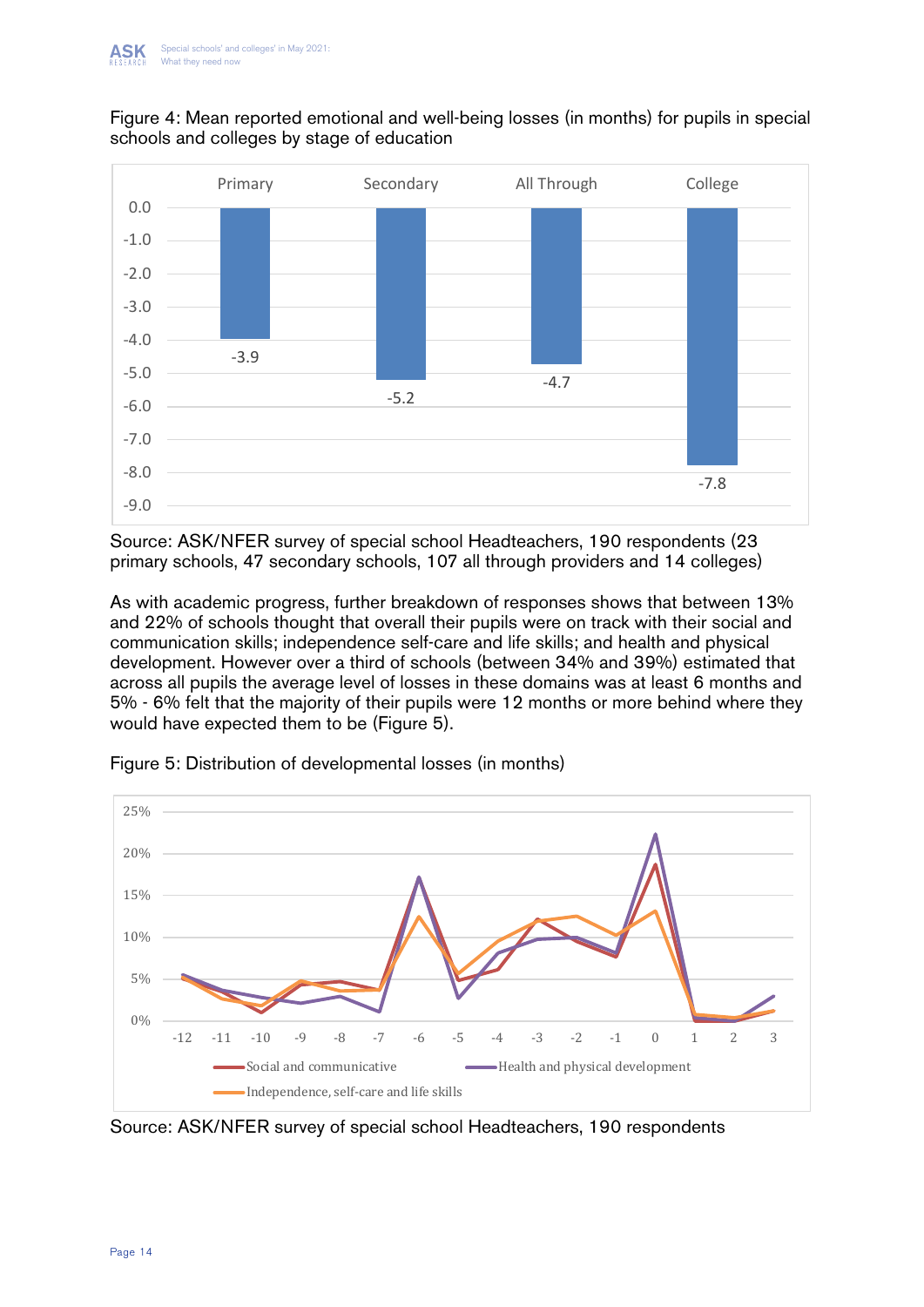The effects are even more marked in relation to student emotional wellbeing and behaviour. Just 13% of schools felt that pupils were on track or ahead with their emotional and mental well-being, whilst 46% of schools felt that pupils were at least 6<br>constitutional and self-0% constitution and least 10 mention behind. Circle the self-00% of months behind, and 8% saw them as at least 12 months behind. Similarly, only 20% of schools saw pupils as ahead or on track in terms of their behaviour and self-regulation, whilst a sizeable minority viewed progress as at least 6 months (38%) behind where they would have expected it to be. A worrying 5% of schools felt behavioural losses were at least 12 months (Figure 6).





Source: ASK/NFER survey of special school Headteachers, 190 respondents Source: ASK/NFER survey of special school Headteachers, 190 respondents

Headteachers and parents were concerned about how they were going to address Headteachers and parents were concerned about how they were going to address these losses as well as the overall effects on pupils both in the short and longer-term.

at the end of this year. But now, they've missed so much and they're just nowhere near able or confident enough to mix with large groups of mainstream peers, they'd never cope. So we're having to talk to parents instead about them going to a specialist college, which they really didn't want." Headteacher *"We have a couple of lads here who were really on course to move to the local college* 

"Our pupils already faced significant challenges in life. But now they'll be even less ostracised from society." Headteacher **but now they'll be even less in life.** But now they'll be even less they'll be even less they'll be even less they'll be even less they'll be even less they'll be even less they'll be *well-prepared, and, I fear, there may be fewer jobs available and they may be even more*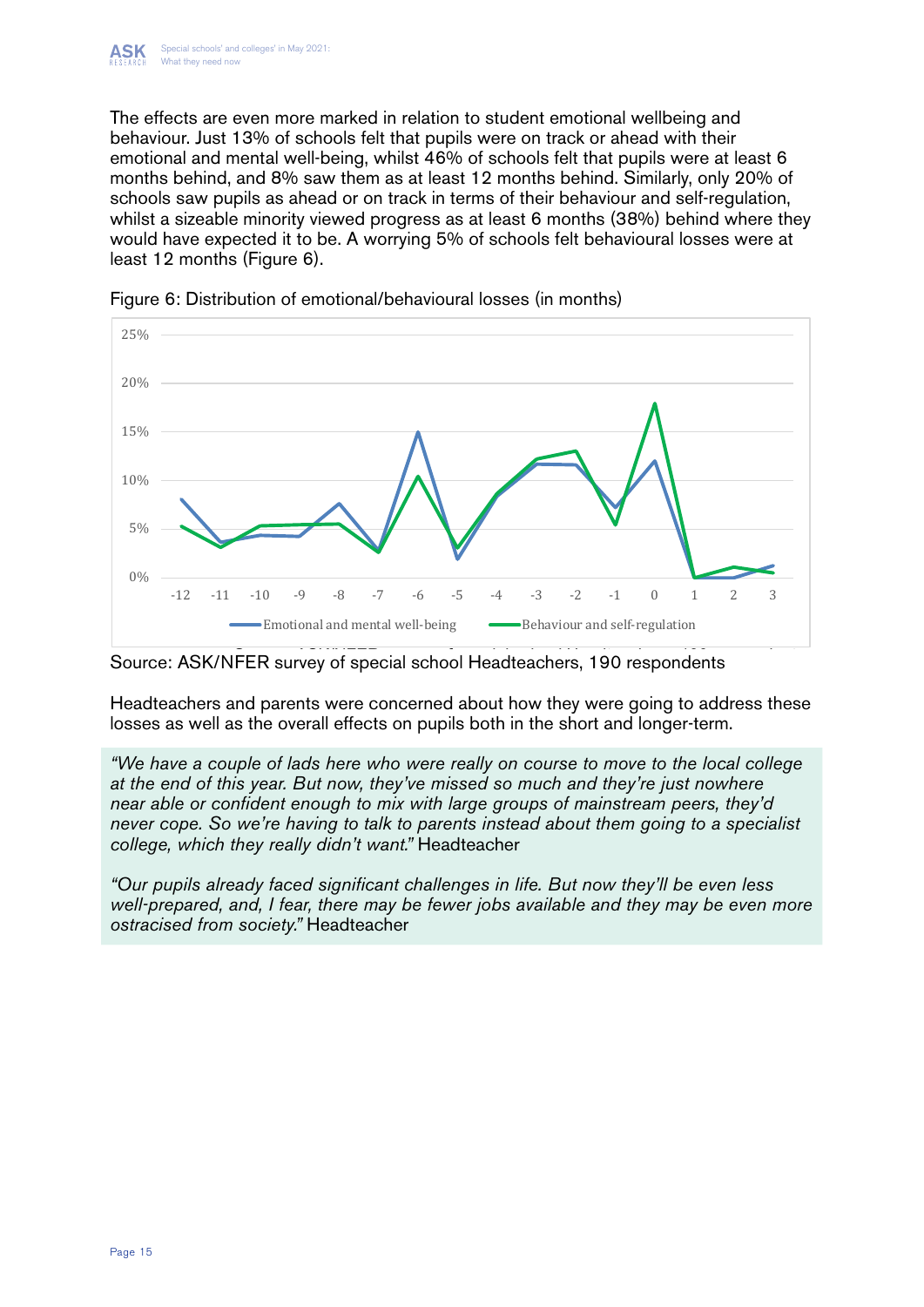

## **Health and care input**

It is a legal requirement that pupils with EHCPs (which all pupils in special settings have) receive health, therapy, and care input as set out in their plan. This duty was suspended between March-September 2020. Yet health and care input has continued to be severely disrupted beyond this period.

In our survey, of the 64% of pupils attending school during the winter lockdown, Headteachers reported that almost half (47%) of their pupils were not receiving their full health and therapeutic support or their full social and care support (46%). The situation was worse for the 36% of pupils not in school during the lockdown. Around four out of five pupils at home (80%) did not receive their full health and therapeutic support, or their full social and care support (77%) (Figure 7). Settings with higher proportions of FSM eligibility were more able to continue to deliver full support during this period <sup>25</sup>.

These issues persisted after the winter lockdown. In May 2021, Headteachers reported that around a third of pupils attending school were still not receiving their full health and therapeutic input (34%) or their social care support (37%). Interviews with Headteachers and parents suggested that these pupils had not received their legally required input for over 12 months.

Again delivery was even more restricted for pupils who had not returned to their settings, although these made up a small proportion of pupils overall (2%). Almost nine out of ten (88%) of pupils still at home were not receiving their full health or therapeutic input and eight out of ten (79%) were not receiving their full care support.



Figure 7: Percentage of students estimated, on average, to have not received their full Figure 7: Percentage of students estimated, on average, to have not received their run.<br>EHCP health and care inputs (by different periods of the pandemic) **their full EHCP health and care inputs (by different periods of the pandemic)**

Source: ASK/NFER survey of special school Headteachers. Based on responses from 159 schools for May 2021 (100 of which (unweighted) had pupils at home) and 127 schools for the Winter 2021 lockdown (92 of which (unweighted) had pupils at home)

also families being unsupported while their children's needs increased, leading to

<sup>25</sup> Comparisons were conducted using one-way ANOVAs. All results were significant at either the one or five per with the highest level of FSM eligibility, compared to 29% of other schools. cent level. Full delivery of Health EHCPs took place in 45% of schools in the quartile with the highest levels of FSM eligibility compared to 28% of other providers. Full delivery of Social and Care EHCPs took place in 54% of schools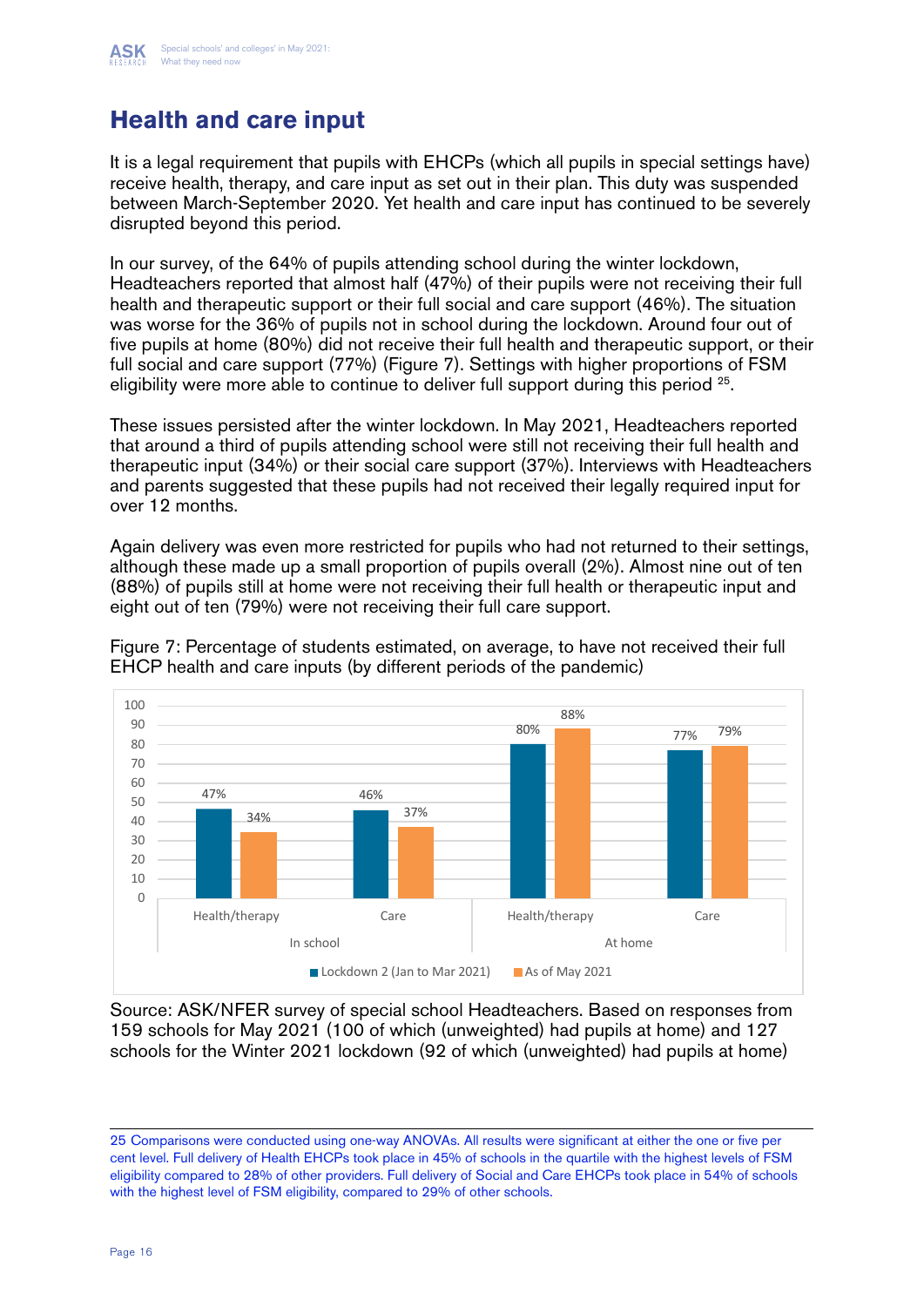

The lack of input was seen as not only contributing to a regression in pupils' skills but also families being unsupported while their children's needs increased, leading to more families in crisis.

*"His behaviour took a real nose-dive without our usual support package. He attacked my husband, beat him black and blue, we had to call an ambulance. I rang social services and said we really need some respite, just a break for us all but there was nothing they could do. I rang again after he'd attacked my other son. This time I was told if I really needed to I could apply for a Section 17 (Child in Need) assessment, it could be 6 weeks before it could be arranged. They knew what was going on in this house. They knew we couldn't cope. They did nothing."* Owen's mum

*"I calculated that over this period we are supposed to have received 65 hours of input from SaLT [speech and language therapy]. In all that time they have only managed to make a phone call to five families."* Headteacher

*"If we suspect a safeguarding issue our local protocol says we need two different agencies to agree. But we've been the only agency working, we can't get through to other providers, so we've not been able to refer any safeguarding concerns in all this time."* Headteacher

*"Our daughter normally goes to respite over the weekends, to help us all cope but they've had to limit how many places they can provide because of safety and staffing and more families are needing their help. So now rather than weekly support we get a place for one night a month. That has real repercussions on our other child, me and my husband and her if I'm honest. She's more aggressive than before and really withdrawn. I'm really worried for her as I think this is doing long-term damage."* Katie's mum

In addition, due to Government guidance<sup>26</sup> determining how schools and colleges should operate, as well as the wider social restrictions in place, Headteachers detailed how they had been unable to provide their usual full package of support.

On-site activities, including therapies and social events, were either severely limited or stopped. Over half of Headteachers we surveyed (52%) reported that at the end of the last academic year they were having to limit their in-school activities.

Off-site activities (e.g. swimming, travel training, work experience) were also not able to take place in most settings. Seven out of ten Headteachers (70%) said they had restricted their usual out of school activities in the last academic year.

There was a statistically significant difference in the proportion of leaders from different types of settings reporting restrictions to their activities. Independent schools were less likely to report having restricted either on-site or out of school activities.<sup>27</sup>

Headteachers and parents described how these activities are integral to pupils' lives, as well as a way to deliver some of the care and support pupils with EHCPs need. Not being able to deliver them was therefore seen as negatively impacting on pupils' development, wellbeing, and behaviour.

<sup>26</sup> See Schools coronavirus operational guidance. [https://www.gov.uk/government/publications/actions-for-schools](https://www.gov.uk/government/publications/actions-for-schools-during-the-coronavirus-outbreak/schoo)[during-the-coronavirus-outbreak/schools-coronavirus-covid-19-operational-guidance](https://www.gov.uk/government/publications/actions-for-schools-during-the-coronavirus-outbreak/schoo) 

 $27 \times (3, N=170) = 12.493$ ,  $p=0.002 - 53\%$  of Independent schools versus 79% of Academies/free schools and 79% of LA maintained schools reported restricting out of school activities, and  $x^2$  (3, N=170) = 28.341, p<0.001, 23% of Independent schools versus 67% of Academies/free schools and 66% of LA maintained schools reported restricting in-school activities.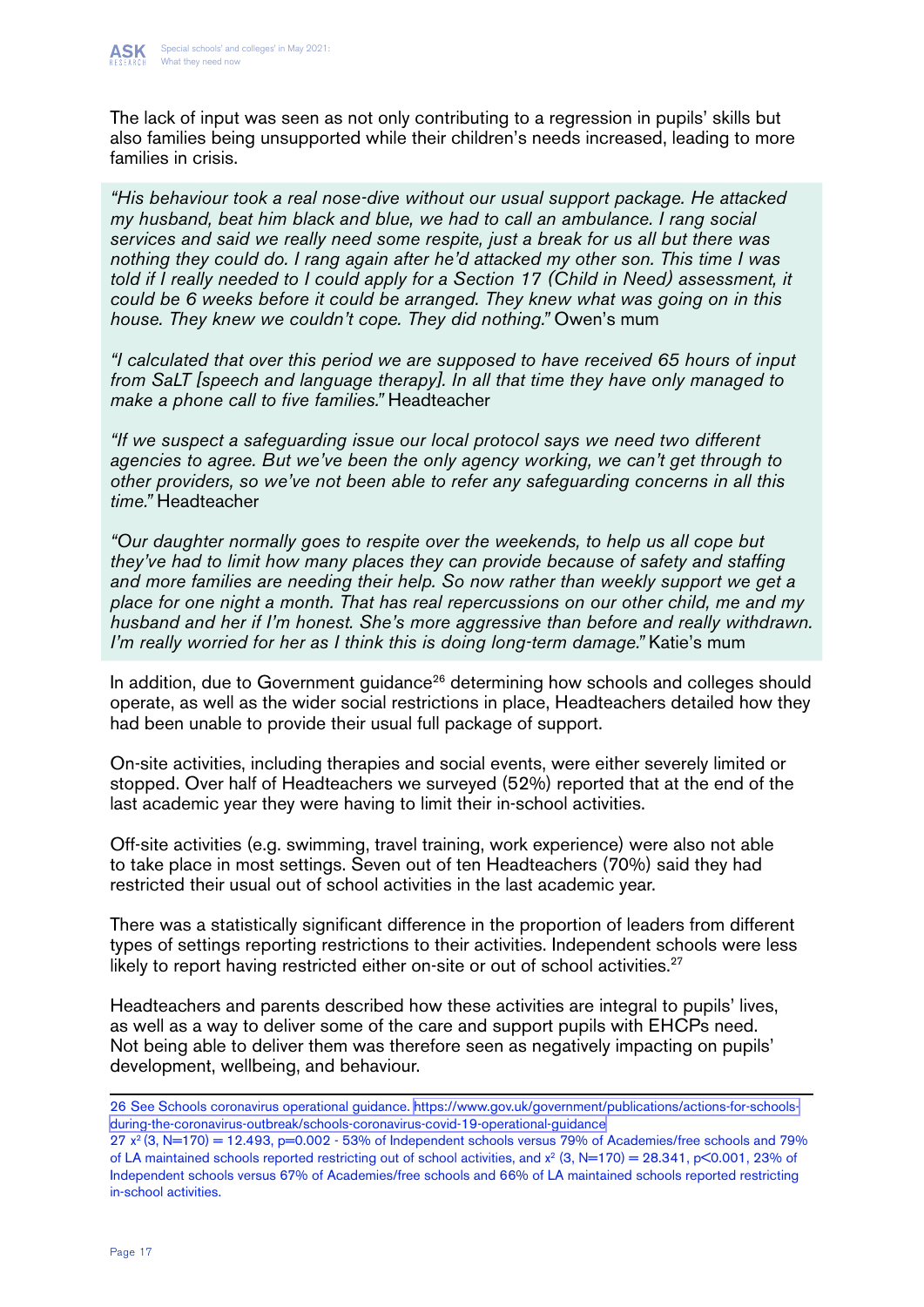

College A takes students to a local riding centre three times a week. They learn to care for the horses and take them out for a ride which improves pupils' core strength and mobility, as well as their mental wellbeing. The centre is staffed by volunteers who are all older and so have not been working throughout the pandemic, meaning visits to the riding centre have had to stop.

Staff at School B go to their local swimming pool with a group of eight pupils weekly. Since the pool has reopened, to adhere to safety guidelines, they have implemented lane swimming only. The pupils cannot adhere to this, so they have not been attending.

School C runs a breakfast club where pupils get ready for school, have a shower and get dressed. This was an ideal opportunity for them to develop their independence skills but has not been able to happen since March 2020.

School D takes pupils to the local supermarket every day to buy their lunch. The supermarket has insisted all customers wear face masks and adhere to social distancing, which these pupils cannot do, so they have been asked not to visit.

School E is keeping each bubble in the school separate. They cannot afford to clean their food preparation areas after each bubble goes in, so only one bubble a day can now do cookery. For the older students, this means they are not getting practice in preparing their own meals.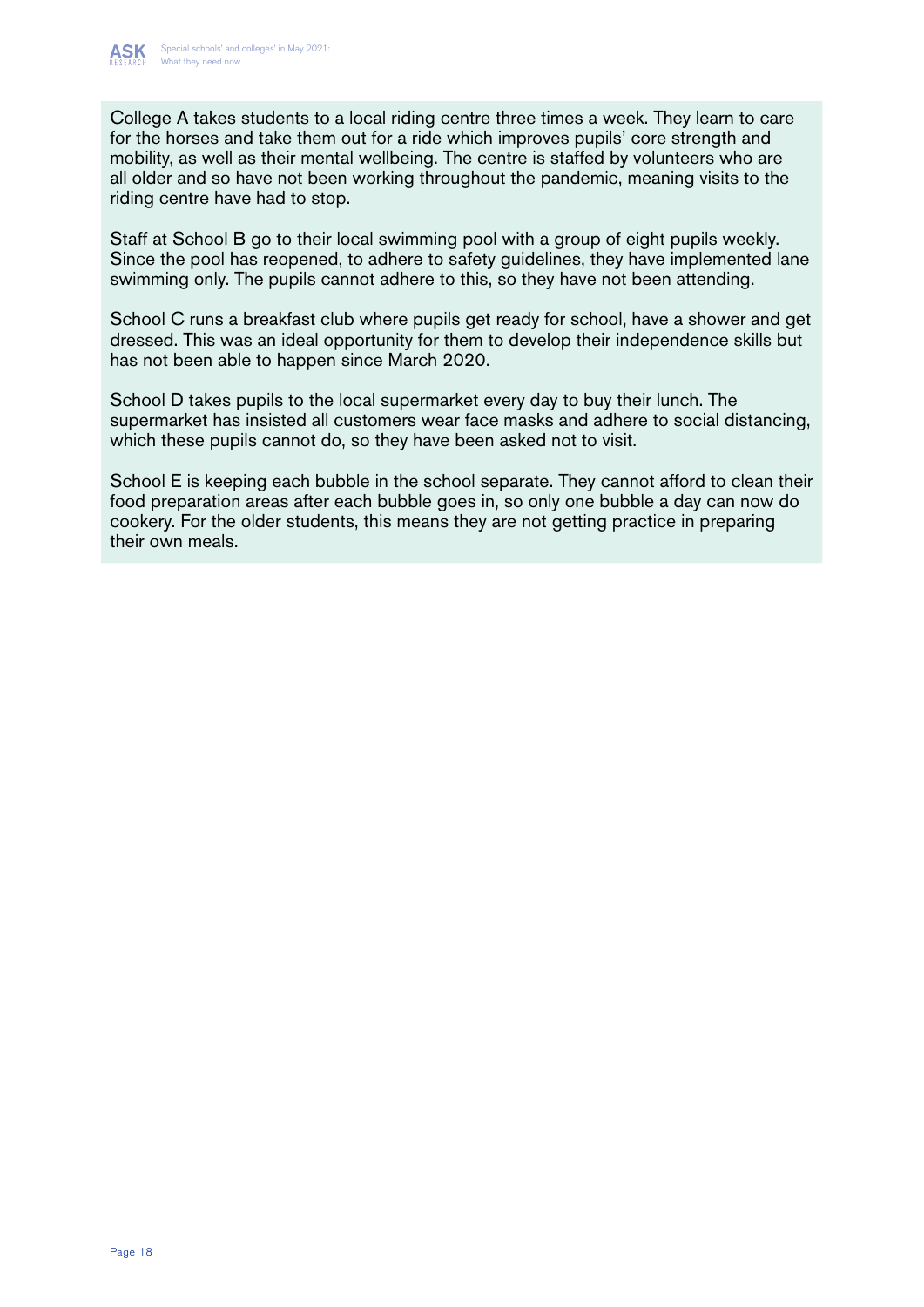

## **Wellbeing of families and staff**

The negative effects of this period on wellbeing were not just limited to pupils. Families, staff, and school leaders were also reported to have been adversely affected.

#### **Families**

In the survey nine in ten Headteachers (89%) said they thought that parents' support needs had increased over the pandemic. There were no statistically significant differences in the responses of providers according to the type of setting, the age of pupils they cater for or level of FSM eligibility. Leaders, therefore, see higher levels of parental need as a universal trend, rather than limited to specific pockets of need or deprivation.

Parents and Headteachers reported how parental stress and anxiety had increased due to the removal of their support structure over this period, their need to manage work with additional caring, and the renewal of lockdown measures, various restrictions and frequent changes in messages.

Parents reported being exhausted and feeling like they could not cope anymore. They also detailed their heartbreak at the effect this period had had on their children and family, and angry and resentful about the loss of support and consideration for families like theirs. There were several reports of parents experiencing mental health breakdowns as well as physical conditions contributed to by stress, such as strokes and heart attacks

*"I'm emotionally scarred, exhausted and cannot see how I'll ever recover. As parents, we just cannot go on. The strain has just been too great."* Parent

Parents also reported negative effects on their other children (without SEND). Due to the issues of being at home with a sibling with SEND over this period, siblings were said to be suffering from increased anxiety and the effects of trauma as well as academic and social losses. Often parents detailed that these children were now needing additional support from their schools to help them cope and recover

*"It's just been too much for his little brother. He's seen things he should never have seen. He's struggled with his home learning because we've not had time for him, we've been busy with [our son with SEND]. He's not had any fun, he's just been stuck here with us in chaos."* Parent

The increased stresses of this period and the issues of supporting a child with SEND without the usual support (educational and wider) had reportedly led to strains on other family relationships. Many parents reported issues with their partners. A small number of parents had separated or said they were considering it because this period of intense pressure had strained their relationship. Informal support and links with wider family had been severely disrupted due to the pandemic – the lockdowns, restrictions on socialising and concerns about everyone's safety. This had not only made coping more difficult for families but had in some cases disturbed relationships between children and their grandparents and other family members.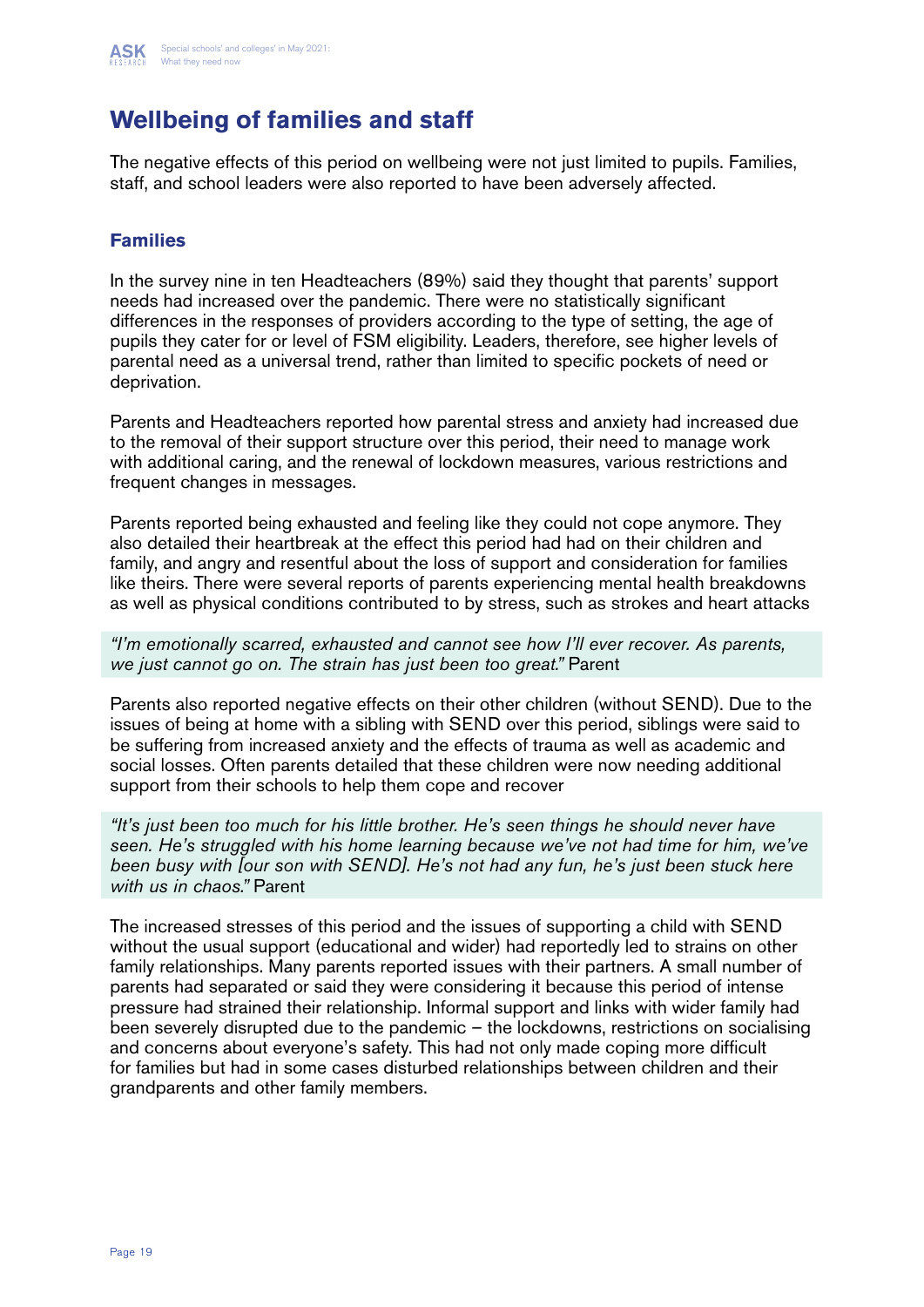

## **Staff in special settings**

Headteachers reported how, over this period, staff in special settings had:

- worked harder (including providing in-school places for as many pupils as possible and tailoring learning support for those at home),
- provided more support to families, including trying to plug the gaps left by other providers,
- dealt with greater pupil behaviour issues, often due to increased mental health problems
- managed their anxieties despite working with a high-risk cohort,
- and felt they were operating without clear guidance or support yet expected to make highly important decisions for which they would be held responsible.

This increase in pressure reportedly caused staff burn-out and led to poor mental and physical health. In interviews over half of the respondents reported that some staff and leaders had already decided to leave the profession or were said to be considering doing so, staff absence had increased and morale was at an all-time low. There were concerns about the workforce issues this was likely to lead to.

*"I would say my staff are broken. Their mental health is dreadful. There has been a distinct lack of value for us over this time, with no textbook on how to manage what's been going on… So we have had a high number of leavers."* Headteacher

*"Who'd want to work in a special school now? We rely on TAs, yet they're being asked to perform tasks they've never been trained for, including standing in for specialists, they're supporting parents and pupils who are struggling, they're working with youngsters who can't social distance and all for the same wage they could get in a supermarket".* Headteacher

The latest DfE workforce data (September 2021) appears to support these concerns with the highest proportions of teaching staff, leaders and Teaching Assistants absent from State special schools, compared to other school types, for both Covid and non-Covid-related reasons<sup>28.</sup>

28 [https://explore-education-statistics.service.gov.uk/find-statistics/attendance-in-education-and-early-years-settings](https://explore-education-statistics.service.gov.uk/find-statistics/attendance-in-education-and-earl)[during-the-coronavirus-covid-19-outbreak/2021-week-40](https://explore-education-statistics.service.gov.uk/find-statistics/attendance-in-education-and-earl)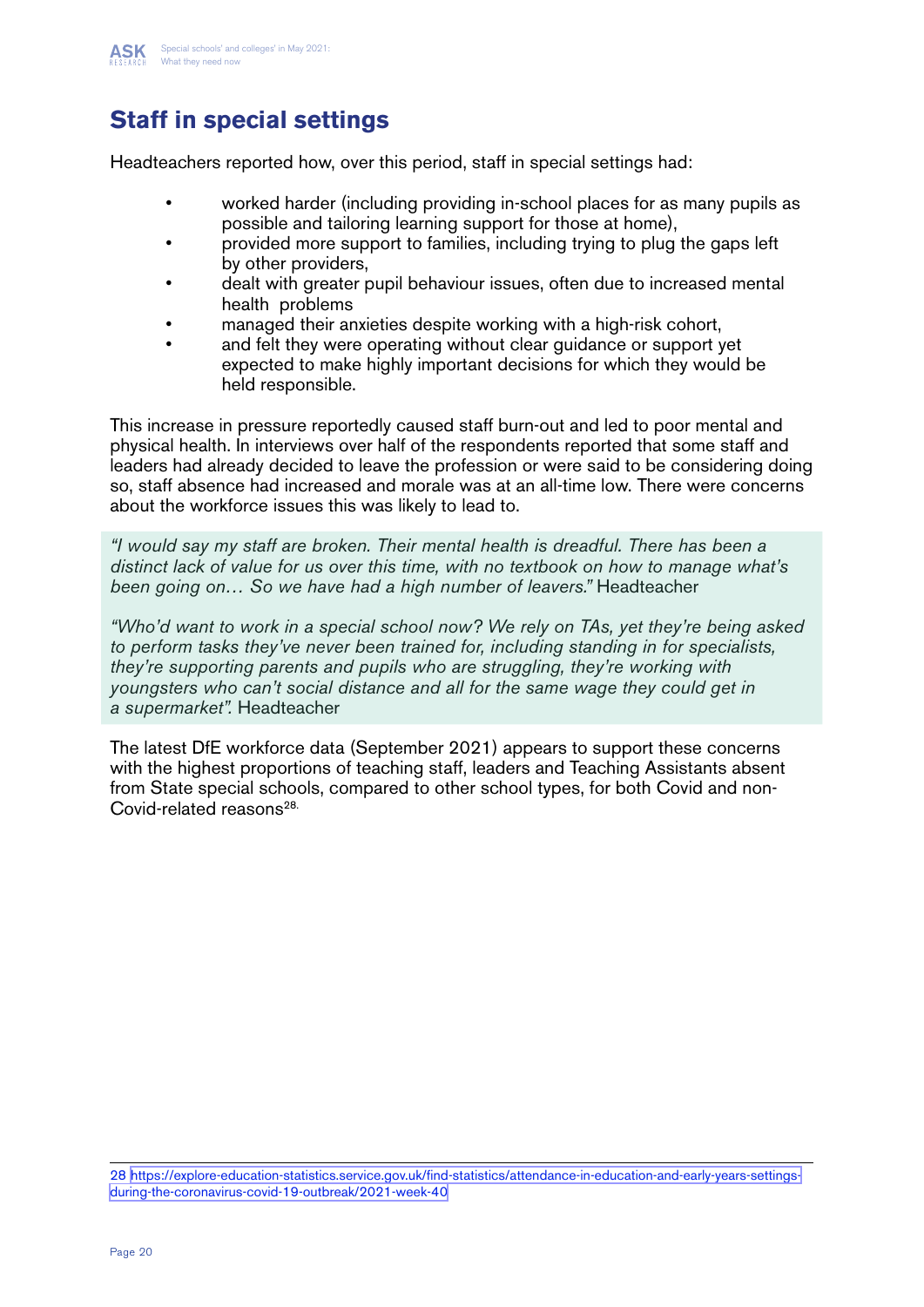

## **Addressing losses – the Recovery Plan**

The Government has set up an Educational Recovery Plan<sup>29</sup> to address the effects of the lockdown and associated disruptions. Funding was made available through:

- a one-off catch up premium for the 2021 academic year
- a one-off Recovery premium for the 2021/22 academic year for State-funded schools and linked to Pupil Premium levels
- the National Tutoring programme for 5-16-year-olds, also linked to Pupil Premium levels
- summer school funding for Secondary schools in 2021.

However, Headteachers of special schools and colleges felt that this package of support was unsuitable for the special sector because and did not provide what they and their pupils needed. Our survey demonstrated that:

- While 66% of Headteachers had accessed, or considered accessing, catch up funding, many felt they were ineligible or it was inadequate to cover the types and levels of additional costs they had incurred (such as specialist mental health support, pool cleaning, residential area sanitation).
- Only 8% of Heads had applied for or would consider applying for, National Tutoring Programme funding. Interviews revealed that this was because they believed their pupils would not benefit from academic input delivered by a tutor not known to them or inexperienced in supporting pupils at special schools and colleges. Leaders also felt they did not have sufficient capacity for their staff to provide additional learning input.

*"The NTP? Ridiculous…. It smacks of a government who has no idea and no idea of the needs of our children and families."* Headteacher

- 31% of Headteachers said they would consider running summer schools. However, during interviews, they identified that these would be to provide opportunities for pupils to have fun and a break for families, rather than extra learning. Headteachers were concerned about how Summer schools could be staffed appropriately, given the need for specialist support coupled with the need for their staff to take a break before the start of the new academic year.
- 20% of Headteachers said they would consider extending the school day, an option that has been discussed by policymakers. However, the interviews showed that Heads would primarily use any such extra time to provide more opportunities for social interactions and engagement activities rather than additional teaching. There were questions raised as to whether pupils needed, or would be receptive to, more learning at this stage. In addition, there were concerns about transport, as many pupils at special settings rely on school transport, and Headteachers were unsure whether this could be flexed to accommodate a longer day. Headteachers also said that school staff should not be expected to work additional hours, making any extension to the regular school day difficult to manage operationally without additional funding to cover staff time.

There were significant differences in the proportion of providers accessing catch up funding according to their FSM rates, the stage of provision and type of provider.

<sup>29</sup>[https://assets.publishing.service.gov.uk/government/uploads/system/uploads/attachment\\_data/file/993053/](https://assets.publishing.service.gov.uk/government/uploads/system/uploads/attachment_data/file/9930) [Education\\_recovery\\_support\\_June-2021.pdf](https://assets.publishing.service.gov.uk/government/uploads/system/uploads/attachment_data/file/9930)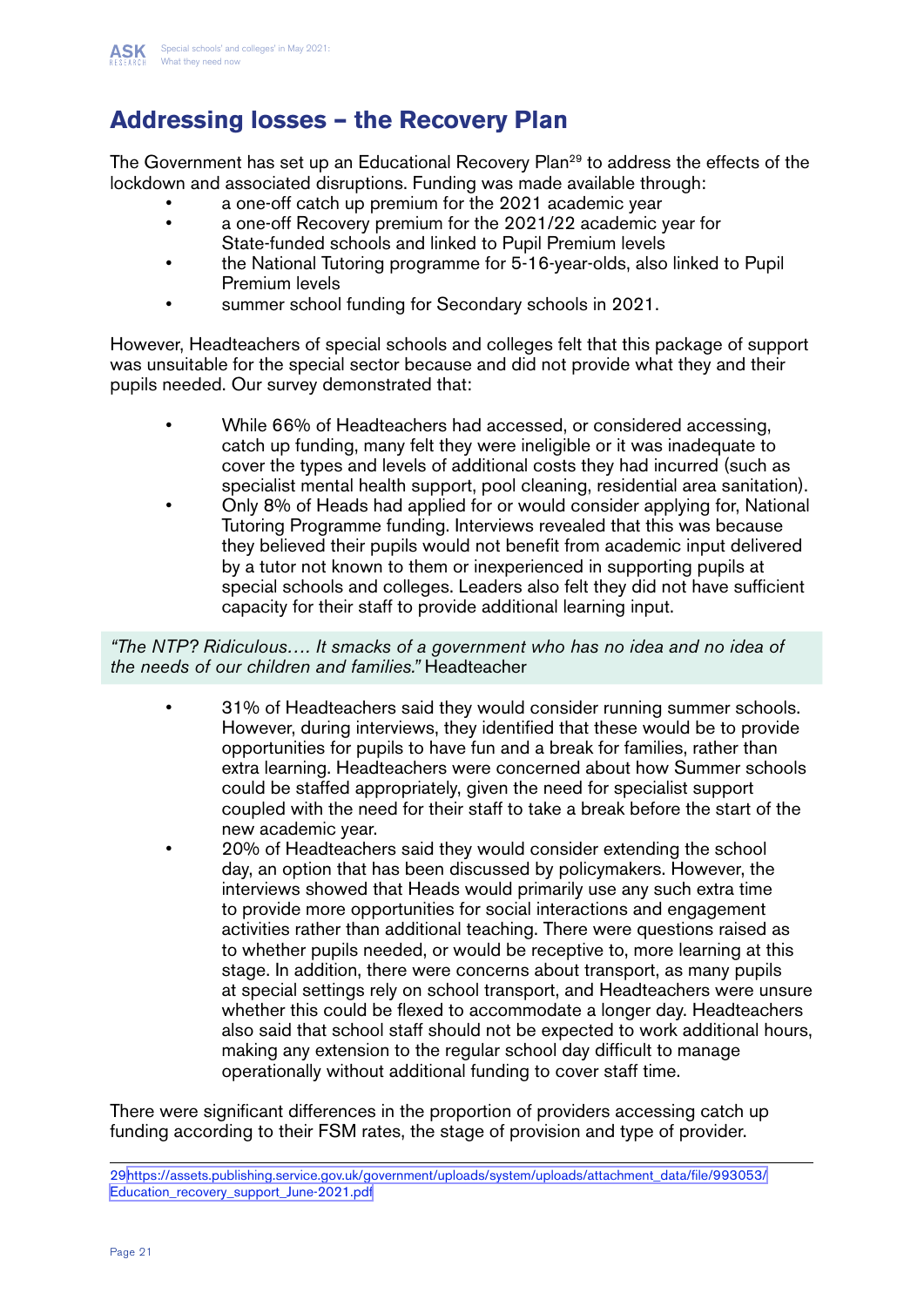

Those with the highest rates of FSM eligibility were less likely to have accessed catch up funding<sup>30</sup> as were independent schools<sup>31</sup>, whilst providers with younger children were more likely to have accessed catch up funding<sup>32</sup>.

There were also statistically significant differences regarding which providers had decided to extend their school day. Providers with the highest rates of FSM eligibility were more likely to have done  $so^{33}$ , as were independent schools<sup>34</sup>. In addition, colleges were most likely to have extended their day, followed by secondary schools. Both these types of providers were significantly more likely to have made this change than primary schools, none of which had extended their day.<sup>35</sup>

Headteachers and parents identified a range of measures they felt should form part of any plan to support pupils with EHCPs, their families and staff in specialist settings to help them recover. They recommended that an effective recovery plan should:

- Focus on more than educational attainment
- Increase health and care input for pupils with EHCPs
- Specifically address emotional wellbeing and mental health of pupils and staff
- Extend support to families  $-$  ensuring they also recover from the effects of pandemic disruption and are able to support their children
- Be informed by experts trusting Headteachers to decide what their setting needs and how best to allocate funding
- Allow sufficient time for meaningful recovery not being a 'one off' or short-term solution
- Address pre-existing funding shortfalls in SEND<sup>36</sup>, and lack of specialist professionals to support pupils with SEND and their families (including in health, care, respite and especially CAMHS services) which have been exacerbated by the changes brought about by the pandemic.

*"Special schools do more than just educate. The recovery period should address wellbeing and social progress as well as academic. Access to therapeutic, SaLT [Speech and language therapy] and OT [Occupational therapy] service should be more readily available."* Headteacher

*"She's missed 12 months of education. It's not learning she's lost out on – it's her understanding of the world, experiences, seeing new people and seeing faces and different views. She's lost relationships, which are hard for her to establish in the first place. She's gone without the structure and supportive environment she needs to thrive. Basically, she's lost a year of what she needs."* Parent

30  $x^2$  (1, N=188) = 4.955, p=0.030 - 54% of schools with the highest rates of FSM, compared to 71% of other schools had accessed catch up funding.

31  $x^2$  (3, N=189) = 45.533, p<0.001 - 32% of Independent schools versus 83% of Academies/free schools and 81% of LA maintained schools had accessed catch up funding.

<sup>32</sup>  $x^2$  (3, N=189) = 12.971, p=0.005 – 95% of primary schools, 66% of all though providers, 59% of secondary schools and 43% of colleges had accessed catch up funding.

<sup>33</sup>  $x^2$  (1, N=188) = 5.089, p=0.030 - 30% of providers with the highest levels of FSM eligibility compared to 16% of other providers.

<sup>34</sup>  $x^2$  (3, N=190) = 24.897, p<0.001 - 41% of Independent schools versus 9% of Academies/free schools and 11% of LA maintained schools reported extending their school day.

<sup>35</sup>  $x^2$  (3, N=189) = 12.320, p=0.006 - 43% of colleges had extended the school day, compared to 28% of secondary schools, 18% of all through providers and 0% of primary schools.

<sup>36</sup> House of Commons Education Committee (2019) Special educational needs and disabilities: First report of session 2019. <https://publications.parliament.uk/pa/cm201919/cmselect/cmeduc/20/20.pdf>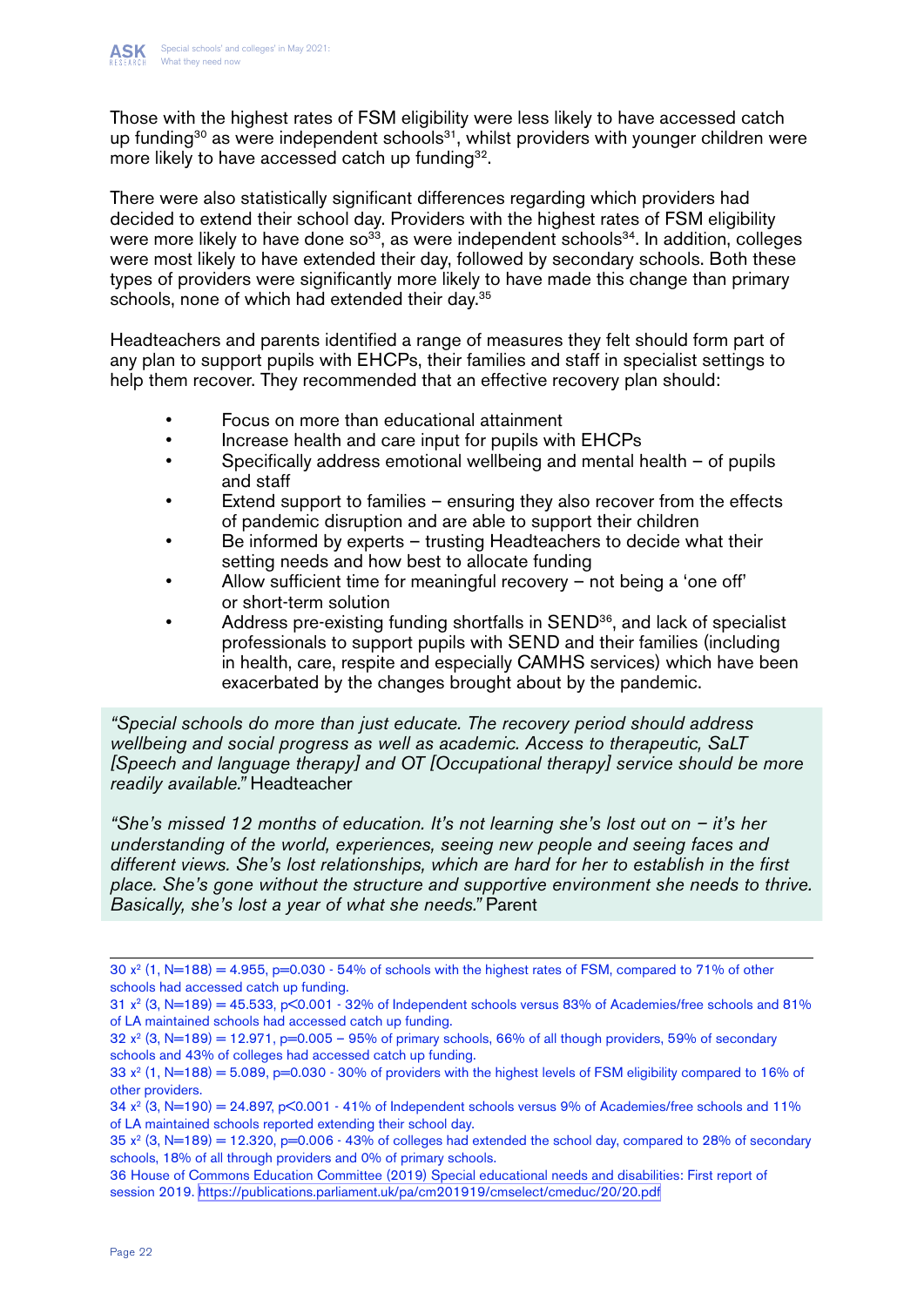

## **Conclusions and recommendations**

#### **Conclusions**

The Government must be open and transparent about the current levels of need amongst families, service providers, SEND organisations and children and young people and the issues they are facing. Only by doing so can we commit to finding solutions together which address the significant needs of those in the sector and help it to 'level up'.

Our research has shown:

- Pupils in special settings have had their development more severely affected than their peers.
- Health and care input that pupils with EHCPs are legally entitled to receive has been severely disrupted, affecting pupils progress, family wellbeing and the burden on staff in special settings.
- Recovery support currently available does not meet the needs of this sector.

Ministers need to effectively engage with all those involved in the sector who have the expertise required to meaningfully inform future support provision.

At a time when public finances are under strain, the temptation may be to look for shortterm, lower-cost fixes. We would remind Ministers and the Chancellor about the known fiscal benefits of early intervention<sup>37</sup>.

#### **Recommendations**

Whilst this has been a difficult time for all schools and families, this research shows that for pupils attending special settings, their families and those working to support them, the impact of the pandemic has been even greater. A response must therefore be formulated and implemented at a pace and scale that reflects the urgent and substantial needs of the sector.

Our research on the impact of the pandemic on special settings, the staff who work in them and the pupils who attend, suggest there are 4 key recommendations for the new team in DfE and the Chancellor to consider at this critical stage of the national recovery effort.

#### 1 The Educational Recovery Fund needs to be made suitable for pupils with SEND.

Pupils with SEND need to be fully included in The Educational Recovery Fund. This means the fund needs to be available for all special settings - not just State providers or pupils of a certain age - and should not only be allowed to be spent in certain ways.

The Recovery Fund needs to address the needs of schools with the highest FSM eligibility which have seen the worst effects and potentially face the greatest challenges moving forwards. However, the fund must also acknowledge that FSM eligibility alone is not a sufficiently sensitive indicator to identify all needs.

<sup>37</sup> Early intervention: smart investment, massive savings (HM Government, 2011) [\(https://assets.publishing.service.](https://assets.publishing.service.gov.uk/government/uploads/system/uploads/attachment_data/file/6101) [gov.uk/government/uploads/system/uploads/attachment\\_data/file/61012/earlyintervention-smartinvestment.pdf](https://assets.publishing.service.gov.uk/government/uploads/system/uploads/attachment_data/file/6101)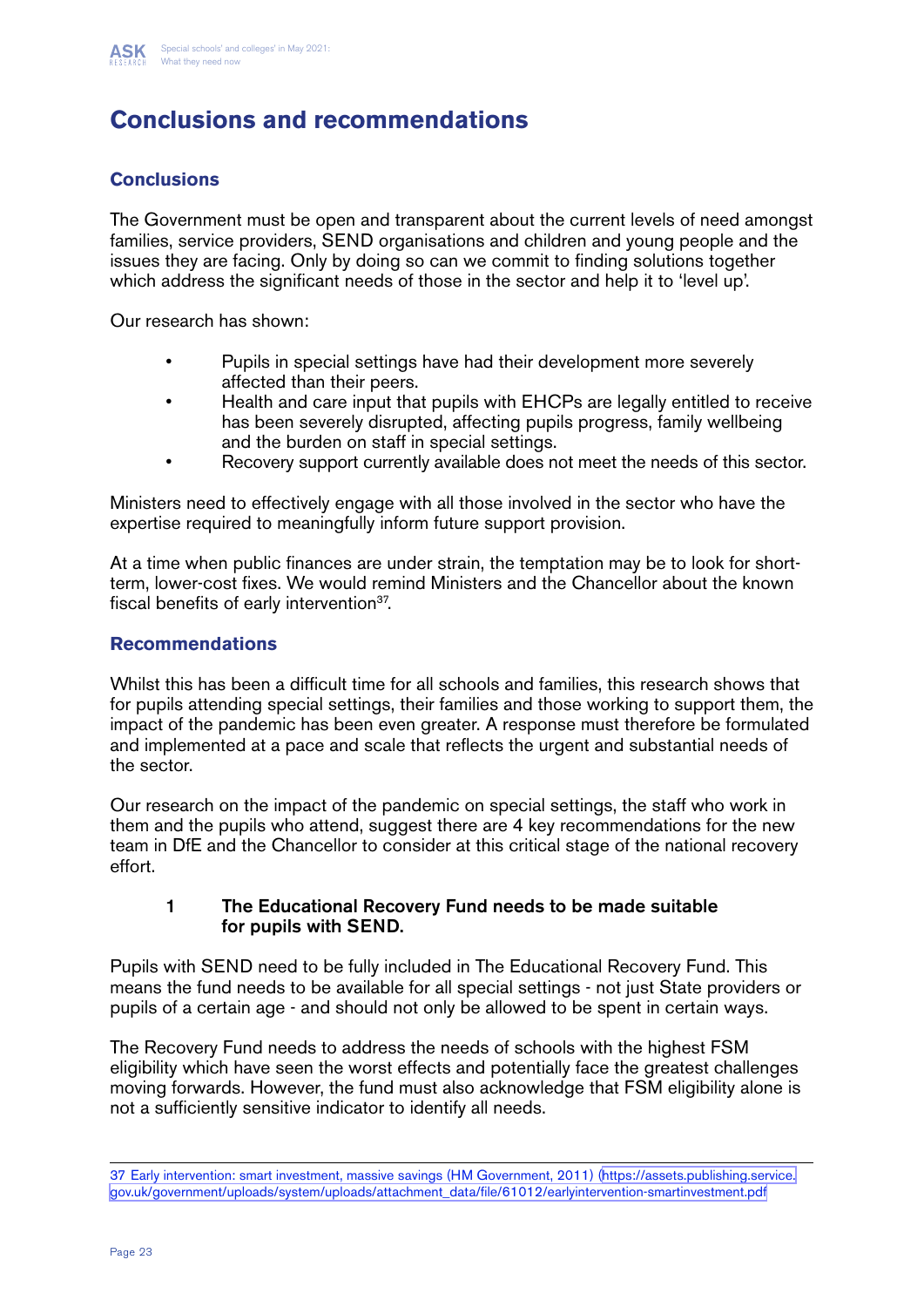The Recovery Fund should be paid directly to schools and colleges as they have an indepth understanding of their pupils' needs and what is required for their communities to recover.

#### 2 There needs to be greater Health and Care resource.

Funding is needed not only to address the EHCP inputs lost over this period but also the backlog of need that has accrued and the increased demand for support and assistance which has developed as a result. Needs have increased across society, but specific funding should be available to provide the legally required support for pupils with EHCPs and to do so at a consistently high quality.

We suggest that a proportion of the newly introduced Health and Care levy should be committed to the SEND sector.

#### 3. Capacity to address mental health needs must be increased.

Emotional wellbeing has taken a severe hit over this period, not only in pupils but their families and those who work to support them. To prevent increased need and issues in the future (including greater demand for under-pressure services and workforce and recruitment issues) there is a need to address this now to avoid it impacting staff retention. Suggestions include mental health first aid training for staff, input from external specialists, evidence on effective interventions for use with pupils with a range of SEND, better support and counselling services for staff and education leaders, and more respite and social support for families. Issues within the SEND system and lack of understanding of the needs of children and young people with SEND amongst non educational service providers have contributed to the negative effects on emotional wellbeing over this time. There is a need to address this across government departments and wider society.

#### 4 The SEND review must be published as a matter of urgency.

This review was first announced in 2019 but has been severely delayed, and has missed three planned publication deadlines<sup>38</sup>. It is now more crucial than ever that it is published. This publication will begin a thorough enquiry into the state of the sector and what this means for the life chance of children and young people already facing the greatest barriers in life. Systemic and practical problems within the sector had been well evidenced before the pandemic and this period has caused these to be accelerated and exacerbated, leading to greater issues.

The review must take account of the issues raised by the response to the pandemic, and identify the key lessons learnt and the continuing challenges being faced. The reality of the multiple issues facing the sector needs to be clearly set out and the commitment and drive for success shown by many over this time acknowledged.

Hopefully, with Nadhim Zahawi who previously held the DfE SEND brief, leading the way at DfE and the Chancellor's new commitment to health and social care funding, we will see a clearer acknowledgement of the current and longstanding issues special schools face, sufficient funding made available to properly address them, and a genuine commitment to providing the best possible lives for children and young people with special educational needs and disabilities.

<sup>38</sup><https://schoolsweek.co.uk/sector-in-limbo-as-third-send-review-deadline-passes/>